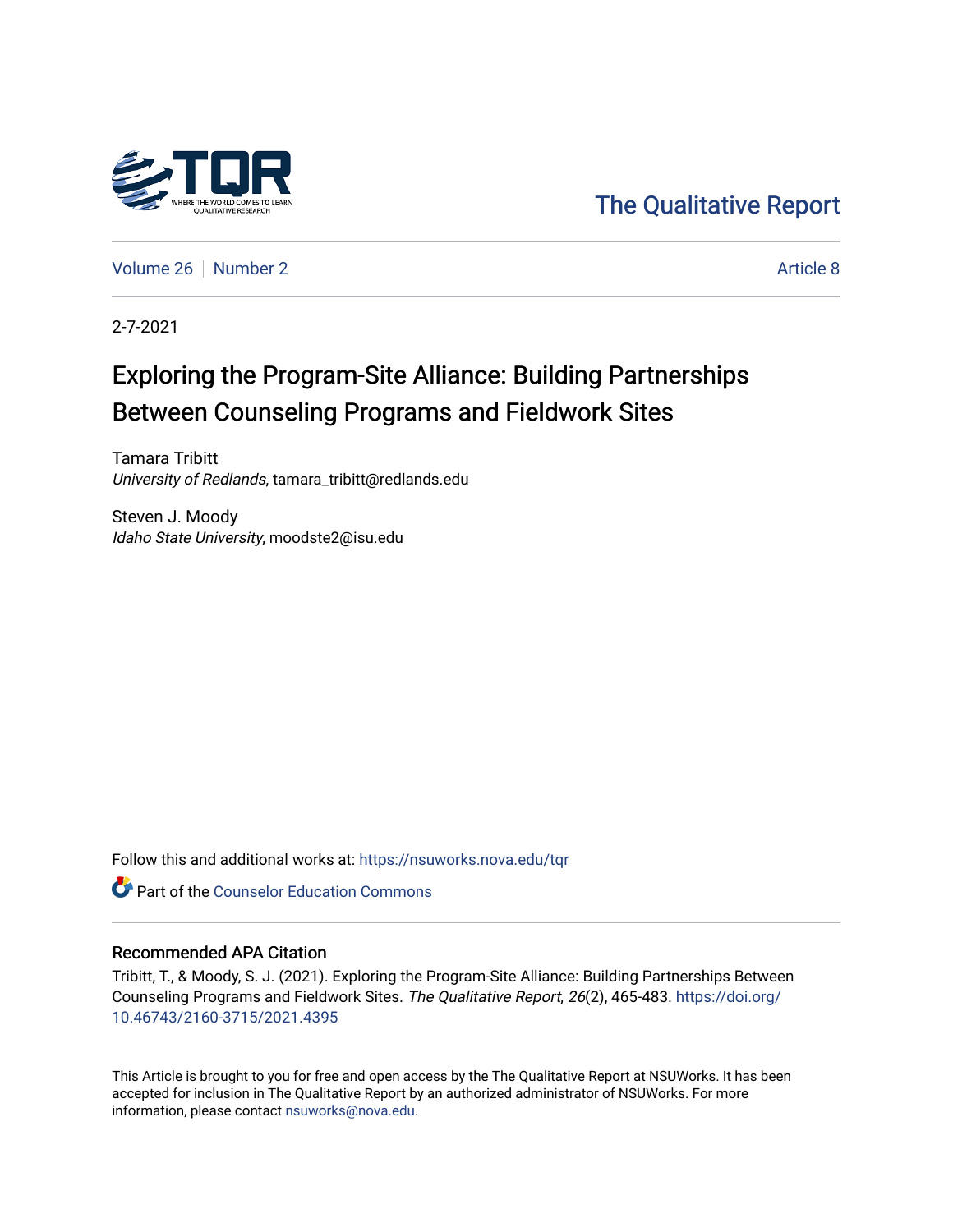# **Qualitative Research Graduate Certificate** Indulge in Culture Exclusively Online . 18 Credits **LEARN MORE**

### Exploring the Program-Site Alliance: Building Partnerships Between Counseling Programs and Fieldwork Sites

#### Abstract

Practicum and internship experiences are critical in students' professional development in counselor education programs, and the dynamics that occur between programs and field sites can impact these experiences. A program-site alliance is a measure of how well these entities work together. Using Interpretive Phenomenological Analysis, the authors interviewed five site supervisors and found five themes (Site Supervisor Role, Communication Within the Program-Site Alliance, Independent Mutualism, Regulated Support, and Inconsistency Between Program-Site Alliance) capturing the essence of the program-site relationship. The authors explore implications for practice and future research.

#### Keywords

interpretative phenomenological analysis, site supervisors, program-site alliance, counselor education

#### Creative Commons License



This work is licensed under a [Creative Commons Attribution-Noncommercial-Share Alike 4.0 License](https://creativecommons.org/licenses/by-nc-sa/4.0/).

#### Acknowledgements

We would like to show our gratitude to the participants in this study. This project could not have come to fruition without you! Thank you for sharing your time and expertise. We also appreciate your patience with us and the technology used in this inquiry.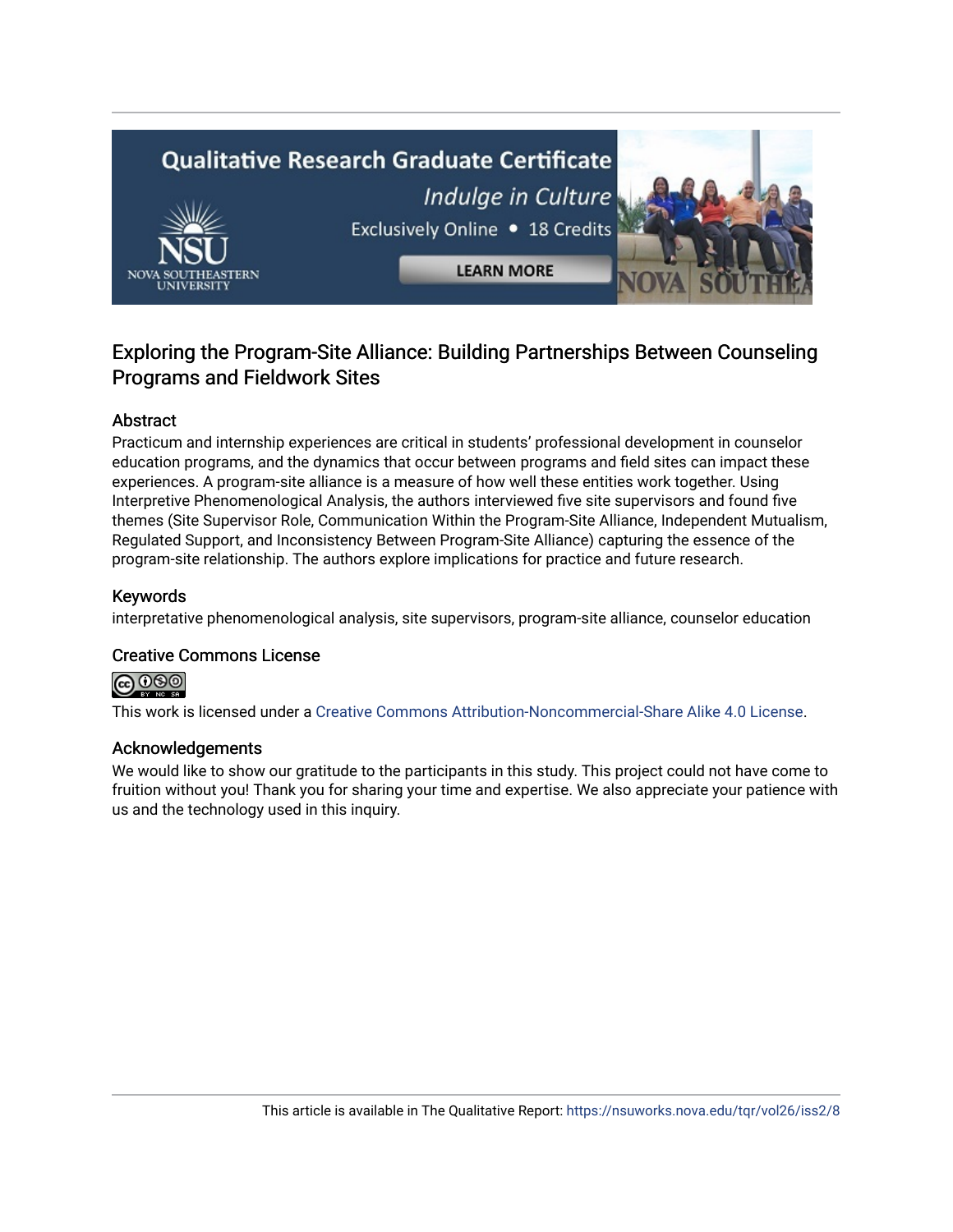

## **Exploring the Program-Site Alliance: Building Partnerships Between Counseling Programs and Fieldwork Sites**

Tamara Tribitt University of Redlands, California, USA

Steven J. Moody Idaho State University, Pocatello, Idaho, USA

Practicum and internship experiences are critical in students' professional development in counselor education programs, and the dynamics that occur between programs and field sites can impact these experiences. A program-site alliance is a measure of how well these entities work together. Using Interpretive Phenomenological Analysis, the authors interviewed five site supervisors and found five themes (Site Supervisor Role, Communication Within the Program-Site Alliance, Independent Mutualism, Regulated Support, and Inconsistency Between Program-Site Alliance) capturing the essence of the program-site relationship. The authors explore implications for practice and future research.

*Keywords:* interpretative phenomenological analysis, site supervisors, programsite alliance, counselor education

Counselor education (CE) curriculum at the master's level typically includes field experiences in the form of practicum and internship. Substantial development can occur during this practice period (Bernard & Goodyear, 2014; CACREP, 2016; Dodds, 1986), and field experiences have proven to significantly influence CITs' level of competence (Bjornestad et al., 2014; Carter & Duchac, 2013; Lewis et al., 2005; Uellendahl & Tenenbaum, 2015). As such, there is a need for CE personnel to develop working relationships with those who serve as site supervisors during CITs' field placement. For the purposes of this study, the authors refer to the relationship between individuals affiliated with CE programs and those affiliated with field sites as the program-site alliance (PSA). By utilizing Interpretive Phenomenological Analysis (IPA), we explored site supervisors' experience and the meaning they make when engaged in a PSA. The guiding research question was: What is site supervisors' experience when they are in a relationship with their affiliated CE program during CIT field experiences? Interpretive Phenomenological Analysis draws from various methodological philosophies, focuses on the voices of the participants, and investigates participants' meaning making within a specific phenomenon (Larkin & Thompson, 2012; Smith et al., 2009). Therefore, it was a methodology well suited for exploring the PSA from the site supervisor's perspective as this relationship is key to CIT outcomes.

#### **The Program-Site Alliance**

Program-site alliances are complex in that two systems with differing goals unite to train future counselors. Counselor education programs overarching goal is to graduate effective professional counselors, while the main goal for field placement sites is to provide quality counseling services to the population they serve (Bernard & Goodyear, 2014; Dodds 1986).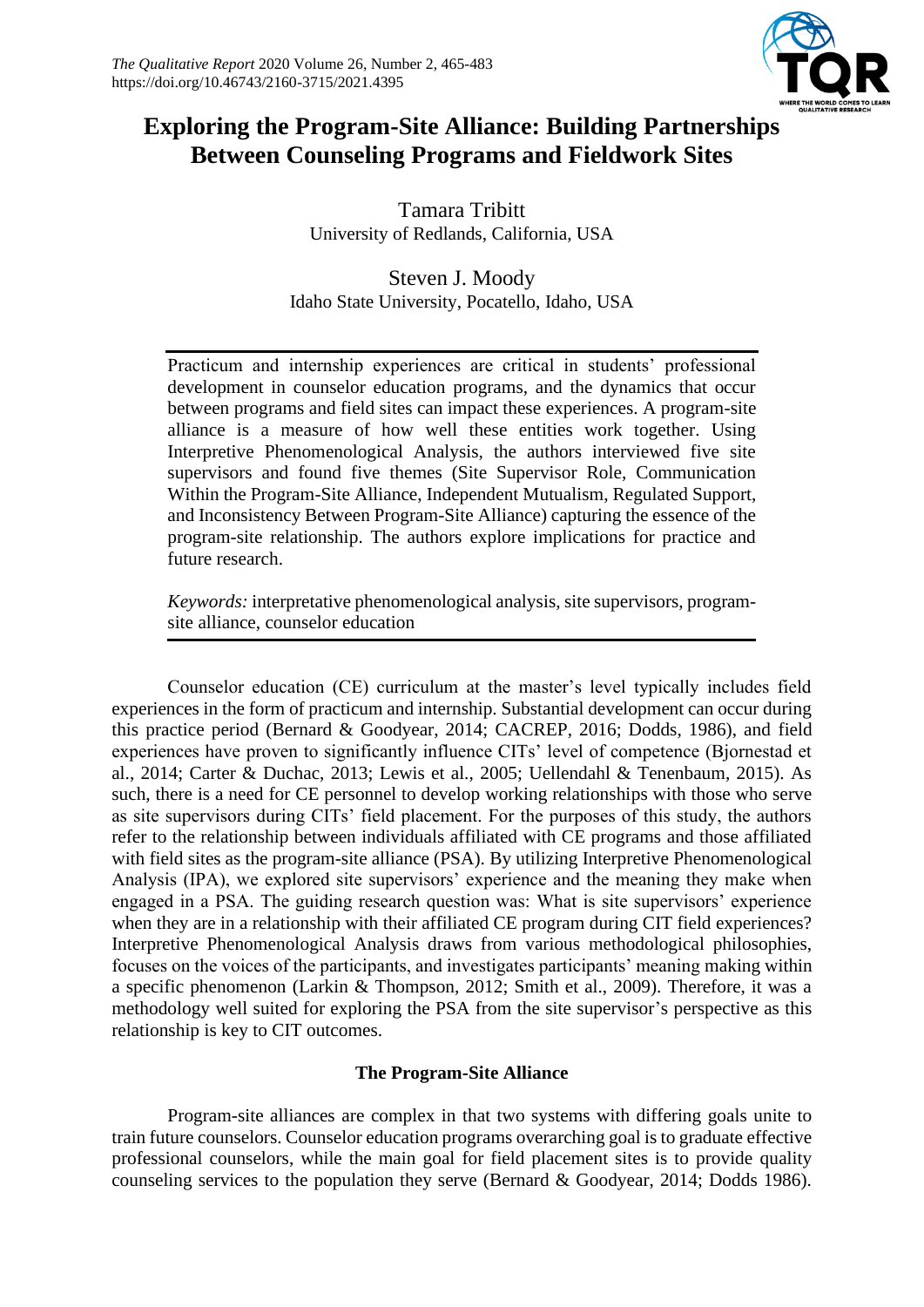Fieldwork is a required component for many CE programs (CACREP, 2016), and professional organizations ethically mandate the inclusion of fieldwork in training programs (American Counseling Association [ACA], 2014; ASCA, 2018). Coordinating fieldwork experiences for CITs is an expected responsibility for those working in CE programs. However, organizations and agencies are not required to serve as field placement sites to fulfill their organizational responsibilities. If an entity chooses to serve as a field placement site, the individuals within that system decide to take on additional responsibilities.

When engaged in a PSA, a field placement site assigns a site supervisor for the CIT. A site supervisor is responsible for monitoring the quality of services provided to their clientele and enhancing the professional development of CITs while acting as gatekeepers to the counseling profession (Bernard & Goodyear, 2014). Sopko (2012) found site supervisors believed their role included counselor, teacher, encourager, consultant, model, observer, expert/advisor, collaborator, and fosterer of relationships amongst other staff members. The Council for Accreditation of Counselor and Related Educational Programs (CACREP; 2016) requires CITs to attend one hour of supervision per week (Standard 3.H, L). Throughout the academic term, site supervisors typically complete assessments to document CITs' progress and communicate the results to the appropriate individual in the CE program. The site supervisor role is multifaceted, time-intensive, and is in addition to their typical job duties.

Because a PSA is a partnership, there are also expectations of the individuals within the CE program. Sometimes duties are given to one faculty member, or faculty divide the workload according to counseling specialty. Some universities use a liaison who that acts as a field placement coordinator responsible for bridging the gap between sites and institutions. There is flexibility in how CE programs manage their role in the PSA. However, some duties are similar across programs. Sopko (2012) described CE programs' role as one that monitors CIT development and supports the site supervisor. Monitoring CIT development typically occurs as soon as the first term; therefore, CE programs are likely aware of CITs' overall development and usually share this information with site supervisors (ACA, 2016; ASCA, 2018; Bernard & Goodyear, 2014; CACREP, 2014; Sopko, 2012). There is an expectation that if faculty members have concerns about a CIT, then the program's personnel are to communicate those concerns to site supervisors (Sopko, 2012). Site supervisors are responsible for notifying CE program personnel if there is a concern about a CIT, but there is also an expectation that the site supervisor is supported by CE program personnel as they attend to the situation (Sopko, 2012). Lastly, CE programs are responsible for ensuring field placement sites meet the required standards set by their accrediting body (e.g., CACREP).

Research has illustrated that communication is vital to the success of PSA's. According to Carter and Duchac (2013), both site supervisors and counselor educators acknowledged the need for more effective communication with field placement sites. Site supervisors said they had minimal contact with their affiliated CE program, and few considered their relationship with the CE program a partnership (Carter & Duchac, 2013). Uellendahl and Tenenbaum's (2015) findings echoed those of Carter and Duchac (2013) in that site supervisors were eager for more connection with their affiliated university. A lack of connection and communication left a void that resulted in field sites appearing to have a low level of awareness about the CE program's requirements for CITs (Lewis et al., 2005). When a field placement site is unfamiliar with a CIT's program requirements, it is possible the site will focus more of their resources on the agency's service agenda while overlooking the CIT's training needs (Lewis et al., 2005). Also, according to the sites who were aware of the CE program's requirements, many report the CE program's goals are only somewhat consistent with the goals of their agency (Lewis et al., 2005). It is conceivable a site is not providing a field experience in alignment with the expectations of the CE program (Lewis et al., 2005). Consequently, a CIT may not receive the necessary supervision, clinical hours, or experience needed to develop their skills and abilities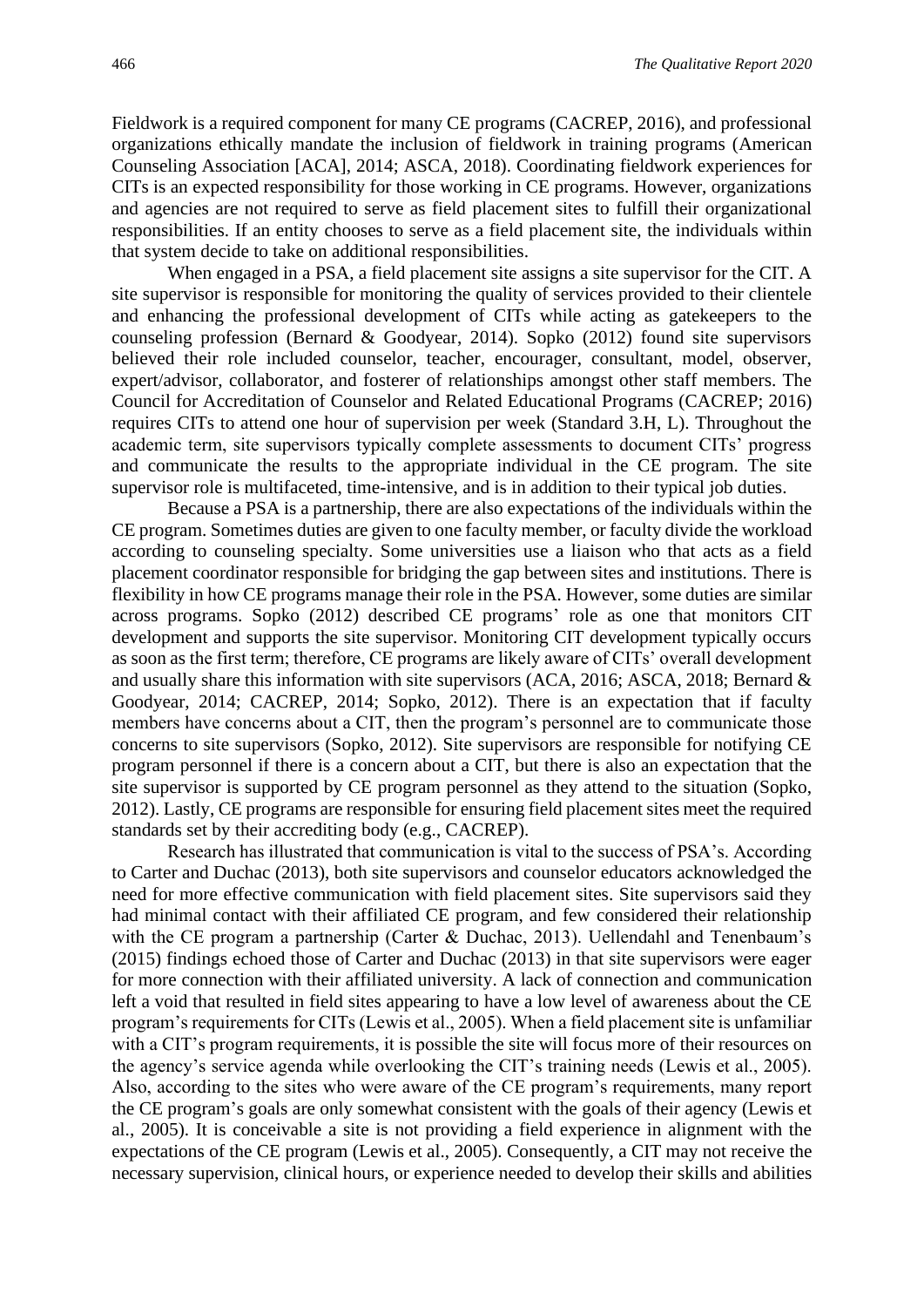fully. Moreover, it is incumbent for the education program to provide current information regarding the realities of working in the profession to the CITs (Lewis et al., 2005). An institution could fail to discuss present-day professional issues with their students if they have a poor relationship with field placement sites, yielding inadequate field experiences, and unsatisfactory learning outcomes for CITs.

In some instances, a lack of communication in the PSA can result in untrained site supervisors struggling with gatekeeping processes. School counseling site supervisors disclosed a need for support and training because there is little to no structure or process to train site supervisors (Uellendahl & Tenenbaum, 2015). In discussions with social workers, Bogo et al. (2007) established that site supervisors are conflicted in their roles as dedicated professionals and as gatekeepers for the profession. On one hand, site supervisors value operating from a nonjudgmental, strengths-based perspective as well as personalizing approaches to specific individuals and environments (Bogo et al., 2007). While on the other, they must judge CITs' performance and determine an individual's skill level (Bogo et al., 2007). This intrapersonal conflict, along with the reported lack of support or training from the affiliated university, results in loneliness and feeling overburdened by gatekeeping responsibilities (Bogo et al., 2007). The process of failing someone is seen as difficult, stressful, and time-consuming, especially if the supervisee contests the evaluation (Dudek et al., 2005). If a CIT challenges an evaluation, the participants reported feeling like the supervisee was questioning their credibility, others did not trust their judgment, and they feared legal action (Dudek et al., 2005). Site supervisors are hungry for clarity regarding supervision and gatekeeping processes (Uellendahl & Tenenbaum, 2015). Without a proper support system or appropriate training, it is unreasonable to expect site supervisors to engage in effective gatekeeping when they feel overwhelmed by the possible complications of the evaluation process.

The relational climate in a PSA is an influential change agent for CIT outcomes (Bernard & Goodyear, 2014; Carter & Duchac, 2013; Dodds, 1986), much like the relational climate in therapeutic and supervisory alliances have proven to be significant during CITs' growth and development (Bordin, 1979, 1983; Cloitre et al., 2004; Ladany et al., 1999; Ladany et al., 2008; Orlinsky et al., 1994; Safran & Muran, 2000; Watkins, 2013). The relational climate of a PSA enhances a CITs' field experience (Bernard & Goodyear, 2014; Carter & Duchac, 2013; Dodds, 1986). A strong PSA could make for a rich learning environment for CITs. If a PSA is stressful, it could impede CITs' learning opportunities. Training programs requiring a fieldwork component could benefit from an inquiry thoroughly investigating site supervisors' experience in the PSA, given the need for strong alliances and the factors identified in the current literature. As such, the researchers captured an in-depth account of site supervisors' lived experience using IPA.

#### **Personal Context**

The first author has served as a site supervisor and as a field placement coordinator. As a site supervisor, I experienced the intrapersonal conflict identified in the literature. I was excited to have another individual in the building who could help with the workload, and I always found it rewarding to be involved in a CIT's development. However, I was very concerned about the additional responsibility a CIT brought to my already full workload as well as my competency as a supervisor. Then when I moved into a field placement coordinator position for a CE program, I found myself pressured to find field placement sites for CITs and, more notably, consciously asking overworked clinicians to commit to engaging in CITs' development. The insight gained from this inquiry will offer programs that require fieldwork suggestions to manage the PSA, so all parties benefit from the field experience.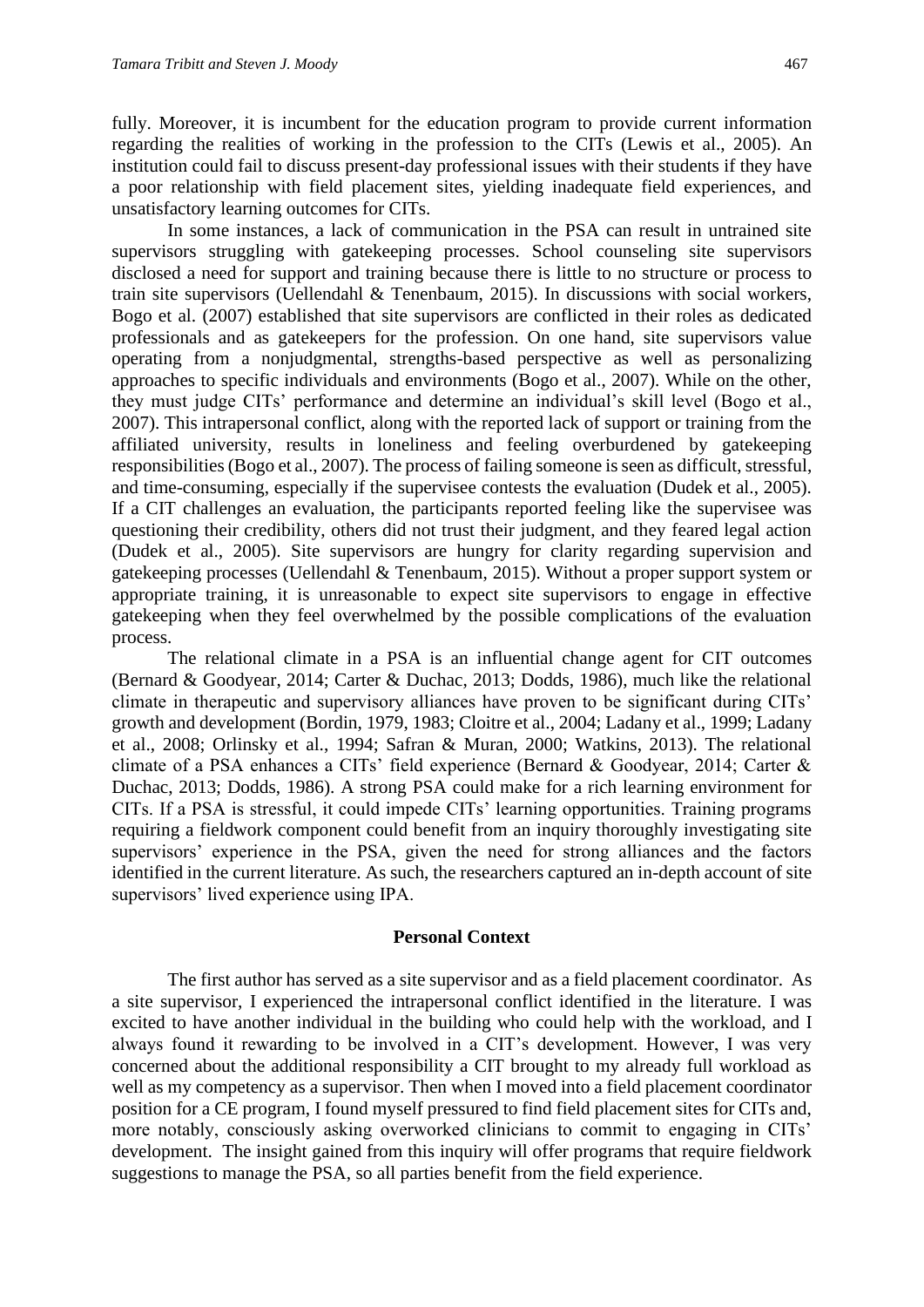The second author was the internship coordinator for a CACREP-accredited counseling program and has continued to maintain relationships with site supervisors. I have had the overarching experience where communication is limited between parties unless issues or concerns arise with a CIT. With a limited relationship, I found it challenging to engage in coordinated remediation efforts. As an internship coordinator, I was conflicted about completing tasks related to engaging site supervisors while attending to other duties associated with tenure-track faculty. I now advocate for fewer field placement sites where we can focus our energies on developing stronger PSAs. Coordination and working with sites where our department has stronger alliances have proven beneficial in CIT training and efficiency when dealing with student concerns.

#### **Methodology**

Interpretive Phenomenological Analysis is integrative in nature as it draws from transcendental phenomenology, existential phenomenology, and hermeneutical phenomenology to provide a holistic view of a specific experience (Larkin & Thompson, 2012; Smith et al., 2009). These perspectives inform three major tenants of IPA. First, IPA is a framework utilized by researchers to gather rich data and "comprehend lived experiences" (Smith et al., 2009, p. 12). Second, an interpretive process reveals participants' and researchers' knowledge (Heidegger, 1962/1927; Smith et al., 2009). Lastly, researchers conduct a detailed examination of each participants' emic perspectives referred to as idiography. Idiography is "an in-depth analysis of single cases and examining individual perspectives of study participants, in their unique contexts" (Pietkiewicz & Smith, 2012, p. 363). Researchers utilize IPA to engage in reflections produced when participants contemplate a significant event in their life (Smith et al., 2009). Smith et al. (2009) has stated, "when people are engaged with 'an experience' of something major in their lives, they begin to reflect on the significance of what is happening and IPA research aims to engage with these reflections" (p. 3). The expectations of site supervisors in the PSA are a significant undertaking, especially because the duties are ancillary to site supervisors' primary responsibilities as an employee of their agency or organization (Bernard & Goodyear, 2014; Dodds 1986). And as indicated in the literature, the PSA can be a source of substantial stress and heightened emotions (Bogo et al., 2007; Carter & Duchac, 2013; Dodds, 1986; Dudek et al., 2005; Lewis et al., 2005). The PSA is an important relationship worthy of detailed examination from a site supervisor's perspective.

#### **Participants**

By joining an IPA inquiry, participants agreed to engage in a relational, interpretive process. Participants were involved in a high level of reflexivity to provide a detailed account of their experience and meaning-making processes (Pietkiewicz & Smith, 2012; Smith et al., 2009). Because idiography is an essential element in IPA, attention is on the particular or specific rather than the general or universal (Smith et al., 2009; Smith et al., 1995); therefore, small sample sizes are appropriate for this method of inquiry (Larkin & Thompson, 2012; Pietkiewicz & Smith, 2012; Smith et al., 2009; Smith & Osborn, 2008). Prior to soliciting participation, the researchers obtained IRB approval for research involving human subjects. They selected participants based on the following criteria: (a) must have served as a site supervisor for couple and family, mental health, or school counseling students, (b) must have served as a site supervisor for three or more years, and (c) the site supervisors' place of employment had to be affiliated with a CACREP accredited university. Purposeful sampling took place via listservs specific to the counseling profession and through direct contact with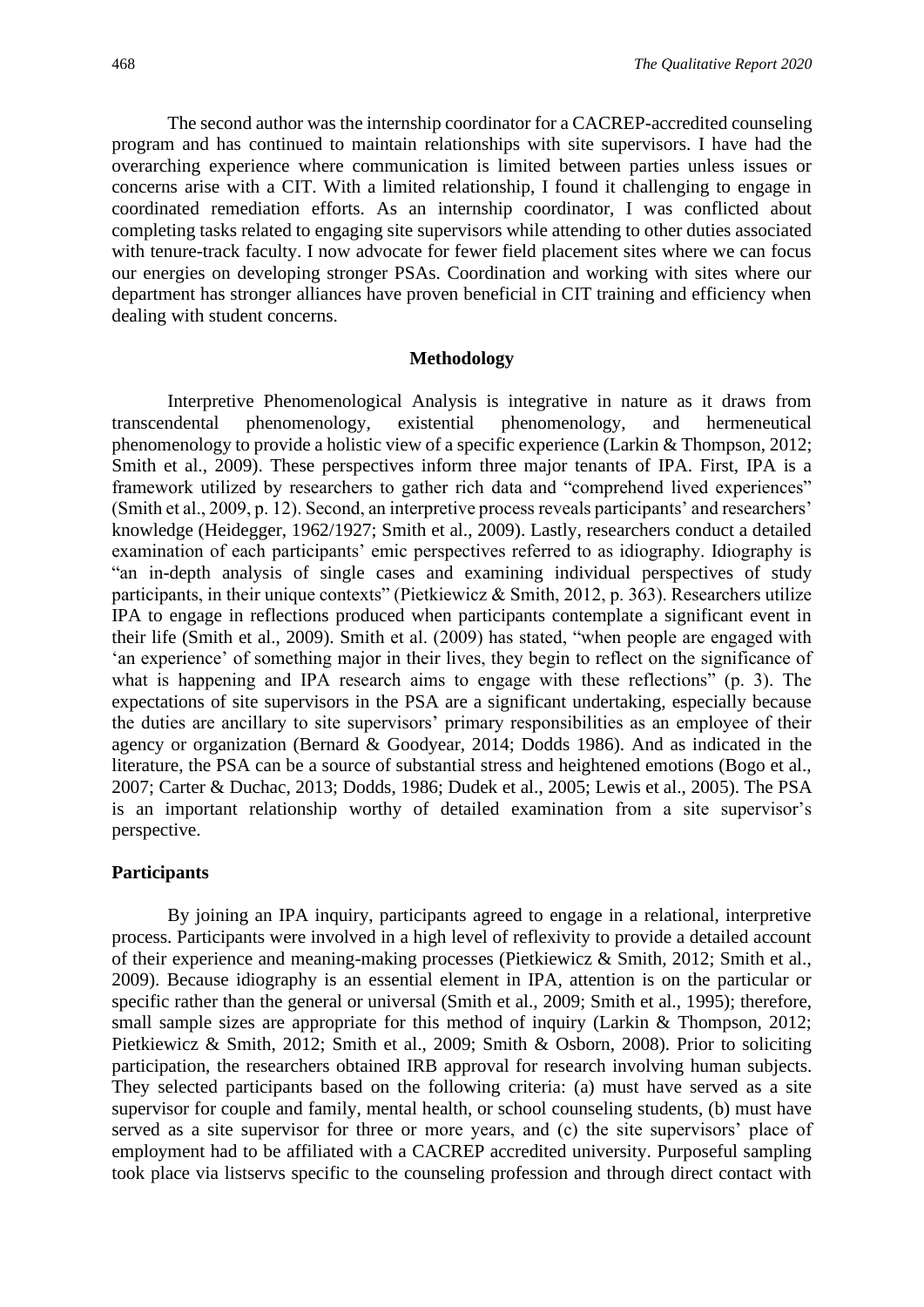CE faculty. The first five respondents met selection criteria (three self-identified as male, two self-identified as female) and included in the study. Participants practiced in various counseling settings (one school counseling; four mental health counseling) and geographic locations representing the Association for Counselor Education and Supervision regions (three from the Rocky Mountain region; one from the North Central region; one from the North Atlantic region). All five participants identified as White, and the researchers protected their anonymity with the use of pseudonyms.

All participants had a minimum of three years' experience as a site supervisor. Caty reported serving as a site supervisor for three years and working with approximately five CITs. Darrin stated he had supervised approximately 15 CITs over the span of five years. John said he supervised about ten CITs over the course of seven years. Amy has worked with over 90 CIT's throughout the seven years she has served as a site supervisor. And Henry has worked as a site supervisor for ten years and in that time has supervised between 60 and 80 CITs. All participants had an extensive history collaborating in PSAs as site supervisors, which indicates a high level of homogeneity as expected of an IPA inquiry (Smith et al., 2009).

#### **Role of the Researchers**

In IPA, the researcher is instrumental in the process and takes an active role in understanding participants' experiences and meaning-making processes (Larkin & Thompson, 2012; Pietkiewicz & Smith, 2012). As researchers, we acknowledged our backgrounds, common racial identification, experiences, interpersonal skills, cross-cultural competency, and empathy impacted the interpretation process in IPA (Patton, 2015; Smith et al., 2009). For instance, one author's professional experiences include serving as a site supervisor, and the other author was the fieldwork coordinator for his institution at the time of this study. Gadamer (1990/1960) has stated a researcher may have some level of awareness regarding their assumptions before the initiation of the study, but additional preconceptions will emerge throughout the study. Therefore, our assumptions about the PSA likely introduced bias throughout the entire research process.

To ensure the researchers prioritized participants' voices, the researchers engaged in a constant and cyclical hermeneutic process to increase awareness of our assumptions (Smith et al., 2009). Therefore, we were dedicated to regularly reflecting on and dialoguing about what we brought and what the data brought to the study (Gadamer, 1990/1960; Smith et al., 2009). It was vital our fore-structure did not overshadow participants' detailed, personal accounts of the phenomenon and their meaning-making process. We engaged in various strategies to ensure trustworthiness.

#### **Data Collection**

We followed the processes suggested by Smith et al. (2009) for data collection and analysis. The first author conducted two rounds of unstructured, in-depth interviews individually with each participant, except Henry. He only completed the first round of unstructured interviews due to personal reasons. Unstructured interviews tend to be more defined by the participant without being led by the assumptions or biases of the researcher (Smith et al., 2009). We scheduled two rounds of interviews to maximize the range and depth of participants' narratives. Each round of interviews had a primary focus and started with a core question that answered the overall research question. In the first round of interviews, the core question was, "Please discuss your experience with your affiliated university when you are supervising CITs." In the second round, the core question was, "What does the PSA mean to you?" To facilitate the discussion, the first author asked additional individualized questions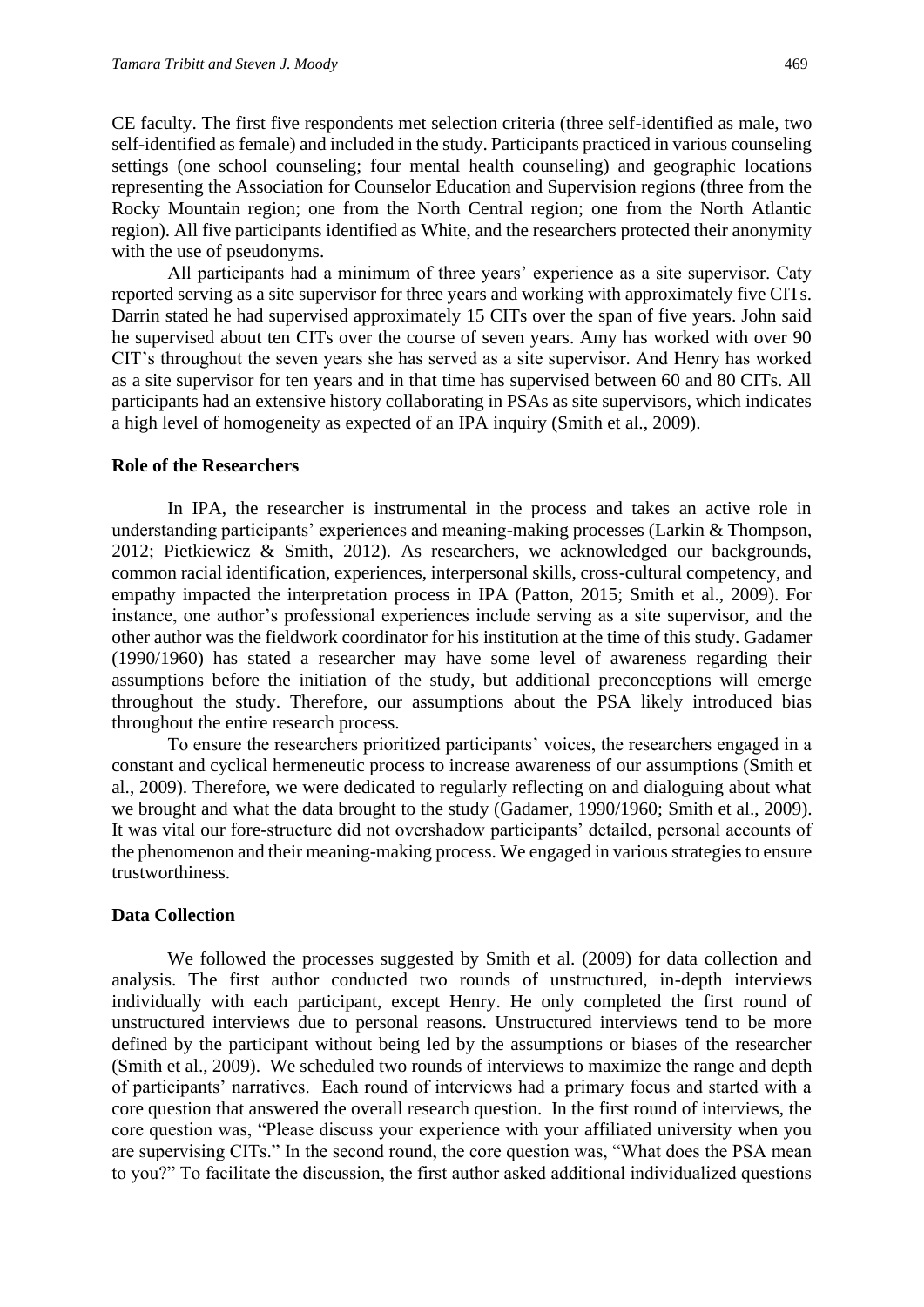in each interview based on participants' accounts, which elicited in-depth narratives, thoughts, and feelings about PSAs. Interviews averaged 45 minutes in length and approximately seven weeks passed between rounds. After each round of interviews, the recordings were transcribed and properly stored to maintain confidentiality.

#### **Data Analysis**

We relied on the data analysis process outlined by Smith et al. (2009). We conducted a detailed examination required of idiography by focusing on one transcript at a time, repeatedly reading the transcripts and listening to the interviews. We created notes using exploratory commenting to document anything of interest in each transcript, such as speech patterns, word choice, or metaphors used by participants. We also took note of "things that matter to them (key objects of concern such as relationships, processes, places, events, values and principles) and the meaning of those things for the participant (what those relationships, processes, places, etc. are *like* for the participant)" (Smith et al., 2009, p. 83). Using our initial notes, we created emergent themes that were our interpretations of the participant's words and thoughts. We then began to develop connections across the emergent themes to better understand their meaningmaking processes related to PSAs. We repeated this process for each data set the five participants generated. Our last step was to find patterns across the five accounts. We searched for any relationships between themes as well as any similarities and differences in experiences and meaning-making processes. We followed the same procedures throughout the second round of analysis. The emergent themes from the first round of analysis informed our core question for the second round of interviews. Once we analyzed the transcripts from the second round of interviews, we identified superordinate, or major, themes and any subthemes that captured participants' lived experience (Smith et al., 2009).

#### **Strategies for Trustworthiness**

Because interpretation is a cornerstone of IPA, this inquiry was vulnerable to violations of trustworthiness. As Smith et al. (2009) has acknowledged, interactions with participants' raw data decrease as one moves through the analytic process. Consequently, it is likely researcher bias and reactivity (Maxwell, 2013) could heavily influence the results. In an effort to prioritize participants' voices, we implemented various measures to manage threats to trustworthiness. The most significant of which were member checks. We conducted individual member checks after each round of data analysis to ensure the accuracy of the emergent themes. There was a final member check when the entire analytic process was complete to verify the overall findings. All participants engaged in all three rounds of member checks except Henry; he only participated in the first member check and the final one due to personal reasons. According to Cho and Trent (2006), member checks can occur throughout the research process, not only at the end of the study. As such, each participant engaged in three member checks throughout this inquiry via video conferencing. Further, we fostered researcher reflexivity (Anderson 2008; Darawsheh, 2014) through memoing as we viewed participants' accounts through our personal lens. Memoing also became one of several sources of triangulation to examine the integrity of the findings (Lincoln & Guba, 2005; Maxwell, 2013). We utilized another form of source triangulation by collecting data from a total of ten interviews, which are "multiple copies of the same source type" (Denzin, 1978, as cited in Lincoln & Guba, 1985, p. 305). We engaged in contextual validation by comparing the data to the current literature (Denzin, 1978, as cited in Lincoln & Guba, 1985). Throughout the inquiry, we engaged in researcher triangulation (Denzin, 1989) by meeting regularly during the data analysis phase to mitigate single-researcher bias. The second author served as an auditor for the first author, the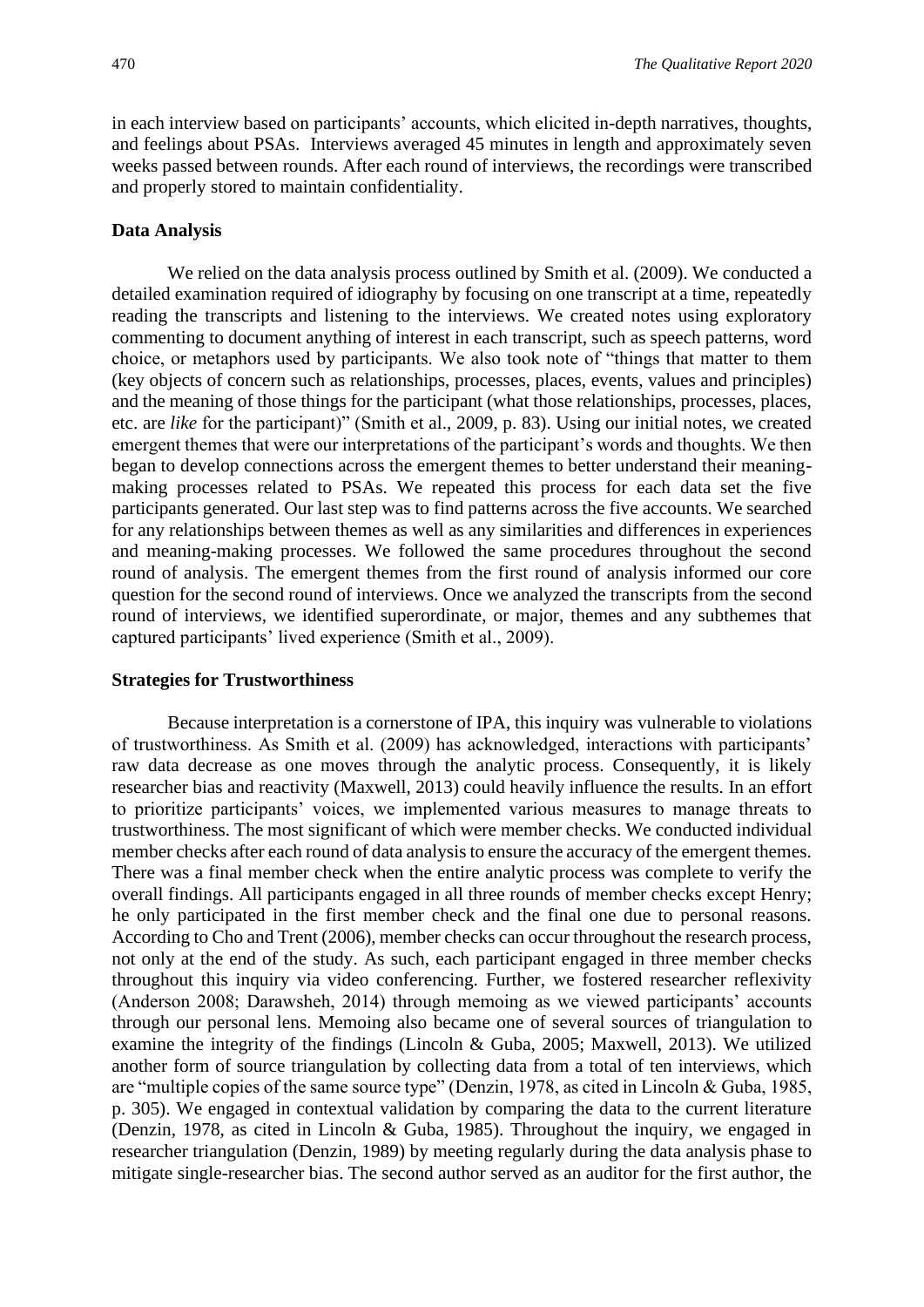primary interviewer and data analyst. Lastly, we fostered trustworthiness through persistent observation by thoroughly examining the data to identify characteristics and elements that were most relevant to our research question and focusing on them in detail (Lincoln & Guba, 1985). Through the use of persistent observation, we provided the depth required of an IPA study. These various strategies promoted credibility in the findings.

#### **Results**

Five superordinate themes (Smith et al., 2009) emerged to represent site supervisors' experience of the PSA: site supervisor role, communication within the PSA, independent mutualism, regulated support, and inconsistency between PSAs. Two superordinate themes had several subthemes each. See Table 1 for all emergent themes.

| Table 1                                                                                             |
|-----------------------------------------------------------------------------------------------------|
| <b>Final Themes</b>                                                                                 |
| Theme 1: Site Supervisor Role                                                                       |
| <i>Subthemes:</i> Gatekeeper, Facilitator of CIT Development, Sense of Pride, Welcomed<br>$\bullet$ |
| Responsibility                                                                                      |
| Theme 2: Communication Within The PSA                                                               |
| Subthemes: Ally in Fulfilling Site Supervisor Duties, Expression of The University's<br>$\bullet$   |
| Dedication, Barriers to Effective Communication                                                     |
| Theme 3: Independent Mutualism                                                                      |
| Theme 4: Regulated Support                                                                          |
| Theme 5: Inconsistency Between PSAs                                                                 |
|                                                                                                     |

#### **Theme 1: Site Supervisor Role**

The superordinate theme, Site Supervisor Role, captured what participants experienced as their responsibilities and the meaning they made of the role. It included multiple subthemes: Gatekeeper, Facilitator of CIT Development, Sense of Pride, and Welcomed Responsibility. Gatekeeper emerged as a subtheme to describe the site supervisor's role in guarding against incompetent counselors entering the field and potential ethical violations. For example, Henry said,

Uh, and, and, and some of that is selfish, because I am a clinical snob, and you're coming into my profession. I don't need somebody who, who can't counsel, and doesn't know what to do with emotions. I think it's grossly unprofessional for a counselor to say, "Hey, let me reflect that emotion." And then when you get to that emotion, you're like, "What the hell do I do?" So, um, I'm huge with gatekeeping, too. So I do, I consider myself to be a little more aggressive or blunt. And some of that is because I need to keep out who is actually doing work and who is not. (Rd 1)

Many participants discussed the emotional turmoil they experienced as gatekeepers. Caty described her experience when she had to tell a potential CIT they were not going to be placed at her site because they were not a good fit for the site. "And just kind of that devastated blow that these people experienced. I mean, it was really hard for me to be the one to be like, 'I'm really sorry, but we picked somebody else.'" (Caty, Rd 1). Amy shared her experience when she had to terminate a CIT's placement. She said, "It's like once I've made the decision, it's very hard for me, because I feel bad. I feel bad for the student, and it's embarrassing, and it's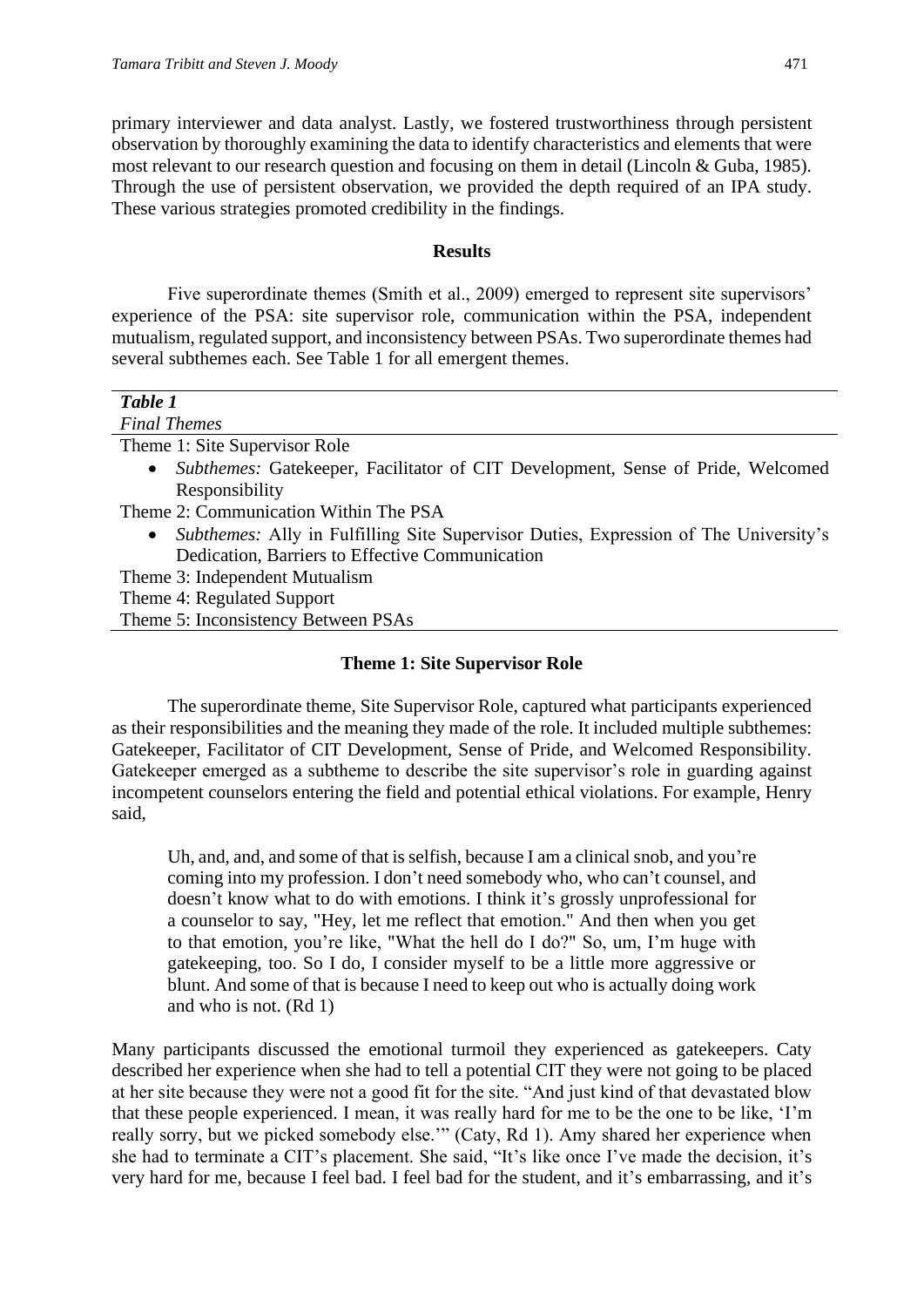awkward" (Amy, Rd 1). John had a CIT who was struggling with an active substance addiction. After taking steps to intervene, the situation was not resolving, leaving him unsure how to proceed. He shared using a monster as a metaphor for the CIT's behavior, "And when [the CIT] became more of the monster and more of the monster as she was kind of steeped in denial [of her addiction], um yeah so, we kinda became lost ourselves in like what to do" (John, Rd 1). Gatekeeper duties were emotionally taxing for the site supervisors. However, participants said protecting their clients, the agency or organization they worked at, and the profession was much more critical than the emotional toll they encountered as gatekeepers. For example, Caty stated, "Because it's my job, [CITs are] acting on my license. So, I want to make sure they're doing the right thing and acting ethically and appropriately..." (Rd 2).

Participants also saw the Site Supervisor Role included being a Facilitator of CIT Development. They said fieldwork was a complimentary element to what the CIT was learning in the classroom. CITs must apply the conceptual material they have accumulated in a practical setting, such as the field placement agency. Darrin stated, "...on my end, I want to help that [CIT] be able to take what they're learning in school and put that into practice in a supervised setting where they can learn and not do damage" (Rd 1). Caty reported wanting to supplement academic knowledge with practical insight, "...like if these are things that they don't talk about [in class], then I know, 'Oh, that's really an area I want to focus on because if they're not learning about it in class, then maybe there's some things I can shed light on in, in practical experience...'" (Rd 2). For Henry, practicality was fundamental for CIT development. He said, "So I'm constantly fighting the theoretical stuff that they're learning with, "Is that practical? What's your intention? And do you believe what you're hearing? What are you reading? How are you analyzing what you're reading?" (Henry, Rd 1). Also, it became evident that the Facilitator of CIT Development subtheme and the Gatekeeper subtheme were related. Participants shared that if a CIT was not developing as expected, the site supervisor would activate the Gatekeeper role. For example, Henry said,

I have been one to tell people that I'm calling all their clients, and that I'm gonna have conversations with their [university] supervisors, um, because I'm concerned regarding, you know, their lack of development, if they hit a plateau... (Rd 1)

Another subtheme was Sense of Pride. The participants expressed how they felt proud of their accomplishments as practitioners and supervisors. Amy expressed the pride she has regarding her field placement site. She said, "But for the most part, I love what we [Amy's agency] do. We serve a couple hundred people a week (pause). And, um, I'm very pleased with the internship program that we have" (Amy, Rd 1). John displayed pride when he spoke of his contact with past CITs,

I think that's the (pause) that's the fun thing is that I have stayed in contact with almost all of my interns that I've had (pause) when I do my interviewing skills class, if I'm teaching it myself, I'll show them my former interns and what they're doing professionally. I'll be like, "Look at this (pause) this is what's happened." (Rd 2)

Some participants spoke to Sense of Pride specifically, while others discussed it more implicitly.

Lastly, Welcomed Responsibility emerged as a subtheme to Site Supervisor Role. This subtheme highlighted participants' willingness to take on additional responsibilities as a site supervisor. Participants explained no matter the level of pressure associated with supervising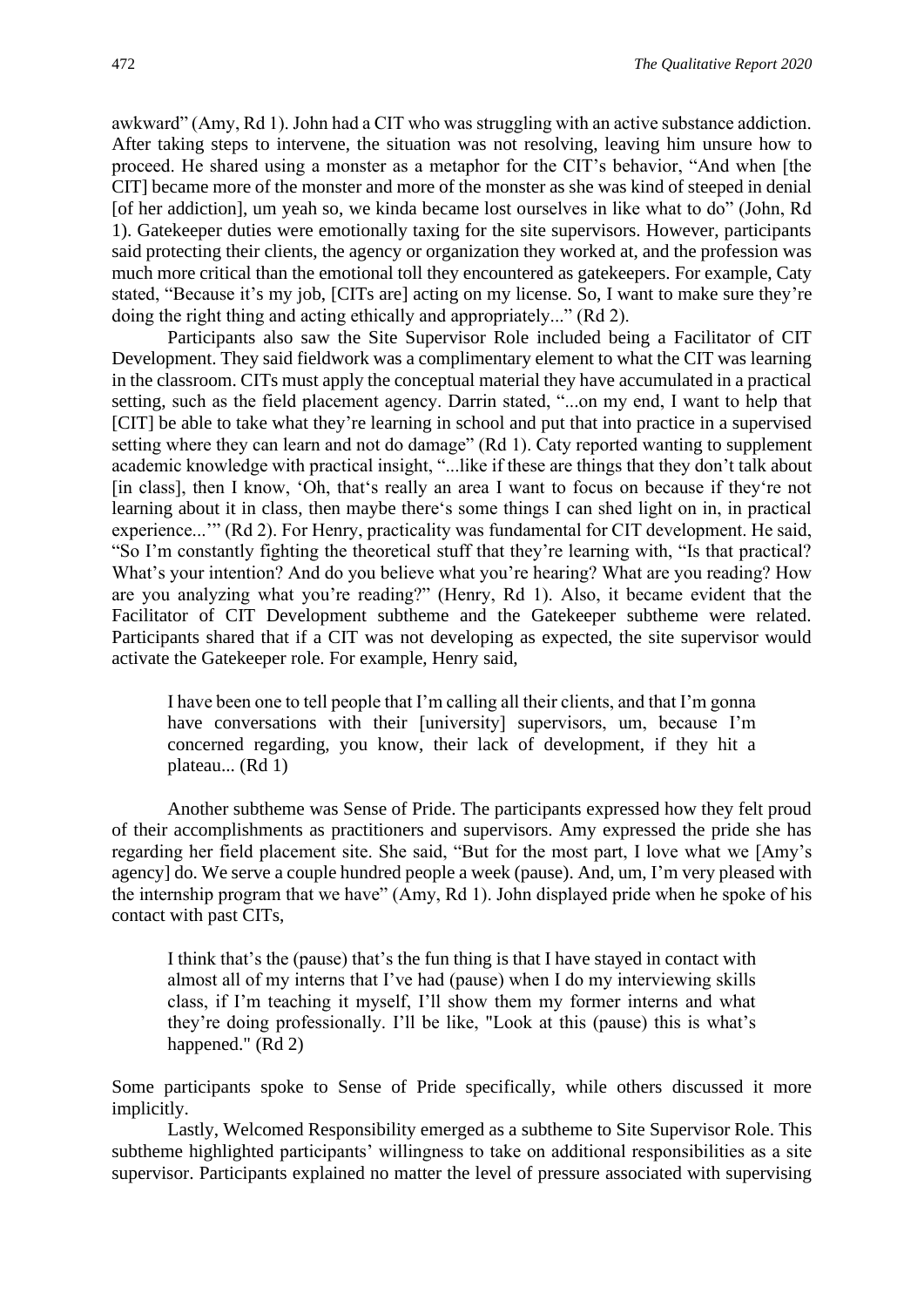CITs, they continued to volunteer for the role. Caty viewed supervising CITs as a way to give back to her profession. She said, "I just like feeling like I'm giving back but I feel like it's such a big part of our profession to do something, to pay it forward." (Caty, Rd 2). Amy expressed, "I love [site supervision]. This makes me happy. And I love students. I love interviewing them. I love choosing them and hiring them. I love training them. I love doing supervision with them" (Rd 2). Others said they take on this additional responsibility as a way to maintain the integrity of the profession. Darrin said,

And so if I, you know, I had an intern do something that, you know, did something dangerous or got themselves hurt, or say, got somebody else hurt through, you know, just really poor actions or something, that's gonna reflect more (pause) that's gonna reflect in a lot more areas than only on a student's grade report, the transcript. (Rd 2)

In reference to his gatekeeping situation where a CIT was struggling with an active addiction, John stated,

Yeah, I feel like um one of the things that I was most concerned about was her A, but B, her clients. She was seeing clients in error, I believe, and so the reputation of our agency was at risk. (Rd 1)

Even after managing that challenge, he explained,

I mean I think one of the coolest things about my experience in that is that all the clinicians that I have supervised over the years at a site are still in contact with me and I get to hear about their amazing careers, their amazing private practices. And so, that just is a rewarding part of my career. So, I think despite having that one really challenging experience it's, uh overall, it's such a wonderful thing. (Rd 1)

Caty also demonstrated Welcomed Responsibility when she shared,

I take on that, um, it's a choice to supervise, and so I need to be prepared for that responsibility and, um, be willing to sort of address concerns, and confront, and things like that. Um. Because it really (pause) uh, it's an option. I don't have to do this, so if I'm gonna choose to do something I should be fully invested in it. (Rd 1)

All participants disclosed challenges to being a site supervisor, but they eagerly continued volunteering for the Site Supervisor Role.

#### **Theme 2: Communication Within the PSA**

Communication within the PSA emerged as did several subthemes, including Ally in Fulfilling Site Supervisor Duties, Expression of the University's Dedication, and Barriers to Effective Communication. The first subtheme, Ally in Fulfilling Site Supervisor Duties, highlighted communication as a tool that helped site supervisors fulfill their responsibilities, particularly regarding the Gatekeeper role. Henry stated,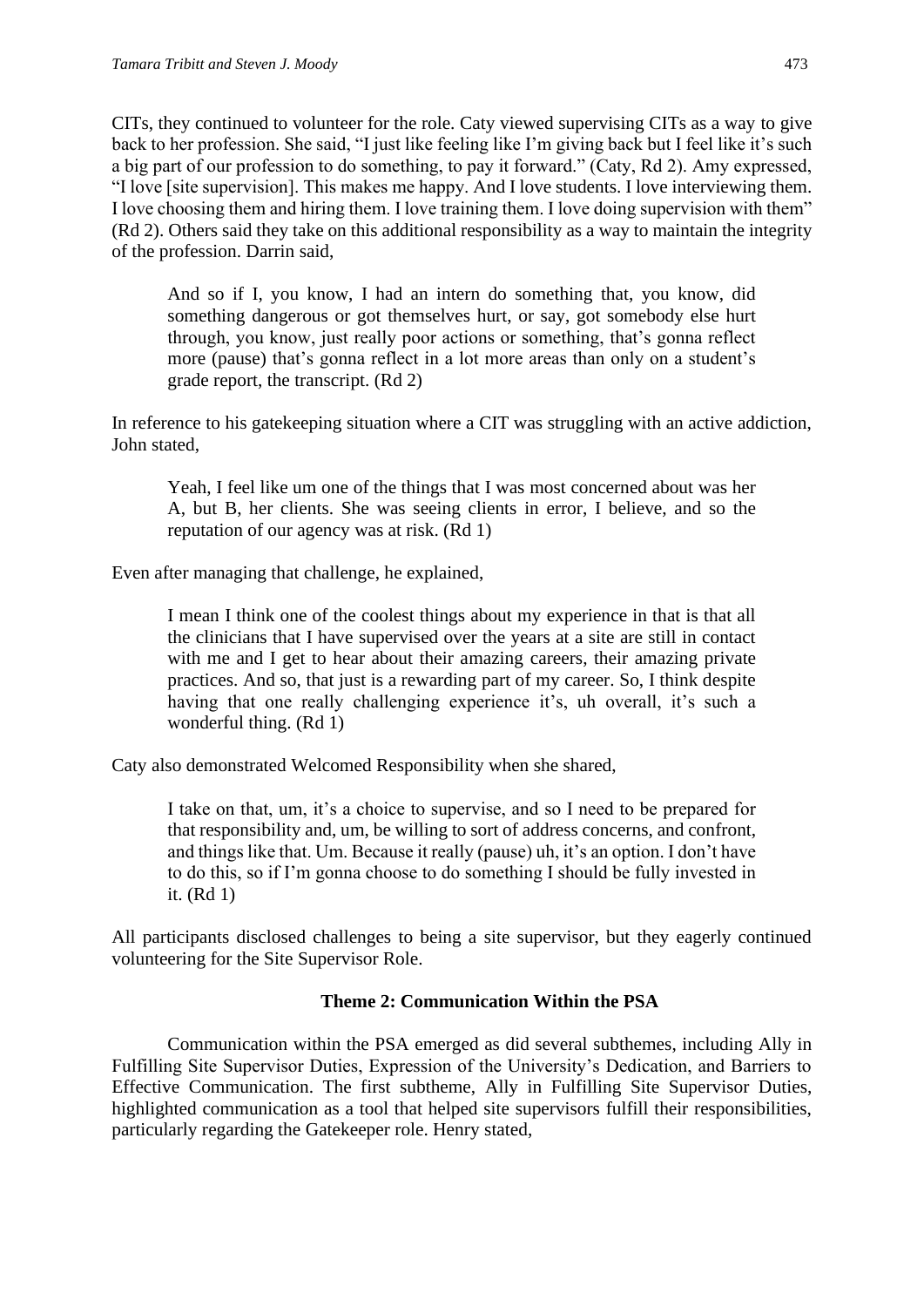Those [gatekeeping] conversations are so much easier, uh, when there's open lines of communication, compared to when it's kind of, you know, behind the scene, and not really hands-on from, uh, the academic institution. I really struggle to have those conversations about when [CITs are] struggling. (Rd 1)

John provided an example of the difficulty he faced as a Gatekeeper when communication with the university was unproductive and missing. He shared,

we really needed an urgent intervention, but our system was set out that it made it very challenging and that's, I think, why we wanted to lean on the supervisor from the university (pause), and that was the worst part is that one of my good colleagues who is now the director there I couldn't even get her to understand how urgent the situation was. (John, Rd 1)

He reported that it seemed like

... [the university] didn't want to take any action. They seemed to not be able to do anything about that so (pause). Then one day, the intern was gone and she went to [city name] where she was put into inpatient and we never heard from her again. (John, Rd 1)

A lack of communication between site supervisors and CE programs exacerbated concerning issues.

Participants also discussed how communication helped with the second subtheme, Facilitator of CIT development. Darrin said communication with the university allowed him to know "what the school expects" so he knew what CITs "need to be experiencing at our site" (Darrin, Rd 2). When there was clear communication with the university, Darrin could attend to specific programmatic requirements for individual CITs. Amy echoed this idea,

...if I'm connected to the [university] person, um, I feel like I can, you know, toss around ideas for the student. I feel more connected to the student and the program. Otherwise, it's, I have students who have schools out there somewhere, and I don't really know what they're doing or what their programs are like (pause). So I feel like I could do my job better if had a better connection. (Rd 2)

Darrin illustrated,

...having that person to be flexible and (pause) creative of going, "Okay, how can we help the student be successful?" Because I would much rather a student be successful and overcome barriers, than, you know, to have to move to another site, or, you know, be removed from the program or something like that... (Rd 2)

Having open communication with the university helped site supervisors fulfill their duties, especially in instances of remediation.

Another subtheme was an Expression of the University's Dedication, which focused on how communication demonstrated CE personnel's commitment to CIT success and willingness to support the field site personnel. John highlighted, "I've really appreciated those who have taken extra time and, and have done a tour of wherever I'm at or something like that, and really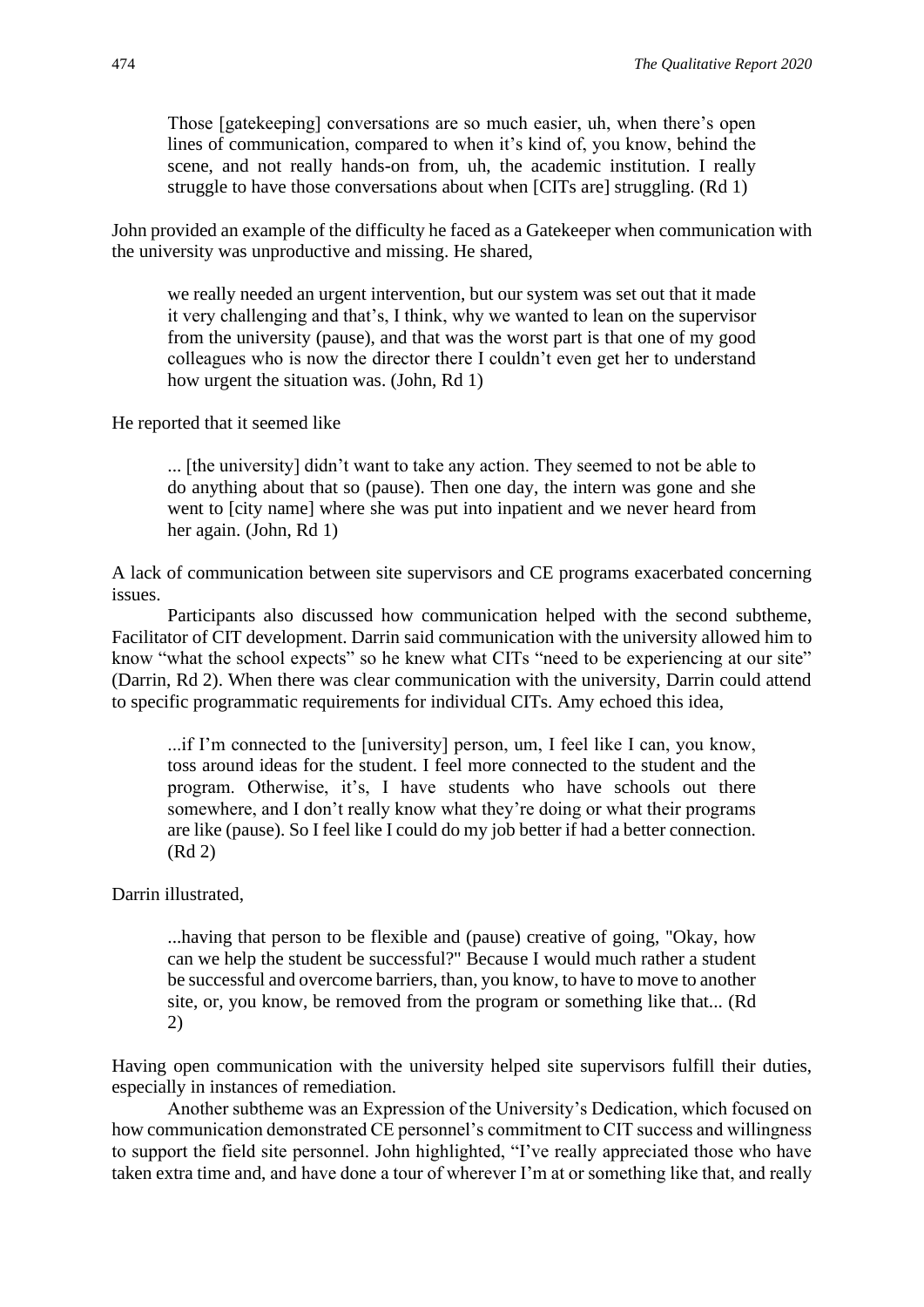been interested in what the student is doing and their growth" (Rd 2). Henry supported John's position, "Whether it's the site visit before the interns get here, more than halfway through (pause) just so they [know] what, uh, what the organization looks like, and they have hands-on (pause) [a site visit] shows commitment to the organizations and what they're doing" (Rd 1 "Yeah, I mean, I think it's taking the time to communicate" that illustrates a university's care for CITs (John, Rd 2). Participants perceived a greater sense of interest and support from CE personnel when they experienced effective communication.

However, Barriers to Effective Communication emerged as the last subtheme due to the challenges communication brought to PSAs. Caty said, "I definitely feel like that communication can be an obstacle" and "It kinda feels like there's things getting in the way sometimes. And maybe the time is always the factor. And nobody has time" (Rd 2). John shared difficulties he perceived as barriers to communication,

...[if] you can't find the site supervisor, you can't schedule a meeting, they don't show up when they schedule it, it's, um, or it's a rushed meeting (pause). They come into your office and they're throwing their stuff down and they say (pause), "All right John, what do you think? Are there any problems? No? Okay, I'm outta here." Like, that doesn't seem like a, a rich experience of learning and, and growth... (Rd 2)

Amy highlighted how one could feel supported or unsupported as a site supervisor, depending on how communication occurs with universities. Amy shared a situation where the university discovered she did not have a supervisor on-site when CITs were present. As a result, CITs were temporarily removed from the site immediately without notice, leaving Amy with many clients who could not receive services. She reported not being aware of this requirement, and the university's personnel asked her to engage in "remediation" (Amy, Rd 1). Amy stated, "The way it happened was, was unkind to the students. It was cruel to our clients. And it was really unfair to me. They could've said, 'Hey, we heard that there's not a supervisor at all times.'" (Amy, Rd 1). She expressed the way the university communicated "...was really punitive (pause). And, um, degrading and condescending..." (Amy, Rd 1). She said she felt personally attacked, unsupported, and judged. She explained,

...the difference is when, when I feel supported by the [university] field director…and I've had those experiences. I've had this, this problem with a student. [The university field director said,] "I'm so sorry you're experiencing that. Can you please write that up in a report? And then, um, we'll talk to the student." And, um, I felt supported. And they said, "We're so sorry that happened. We hope that you'll continue to have our students (pause) because we love having them come to your place." (Amy, Rd 2)

Amy's narrative illustrates how communication occurs in the PSA can impact the site supervisor's view of the relationship. For Amy, when "...the response from the school was so kind (pause) I'm like 'Yep, I'll take students from your program any day'" (Amy, Rd 2).

While participants acknowledged various barriers, some provided insight into moving beyond the obstacle. Caty stated,

Just remembering that they [the university] have their part, I'm doing my part so, um, those obstacles really shouldn't be insurmountable in any way (pause). And I don't feel like they are, I just feel like sometimes (pause) sometimes those obstacles annoy me more than others. So, but, they're not that bad. (Caty, Rd 2)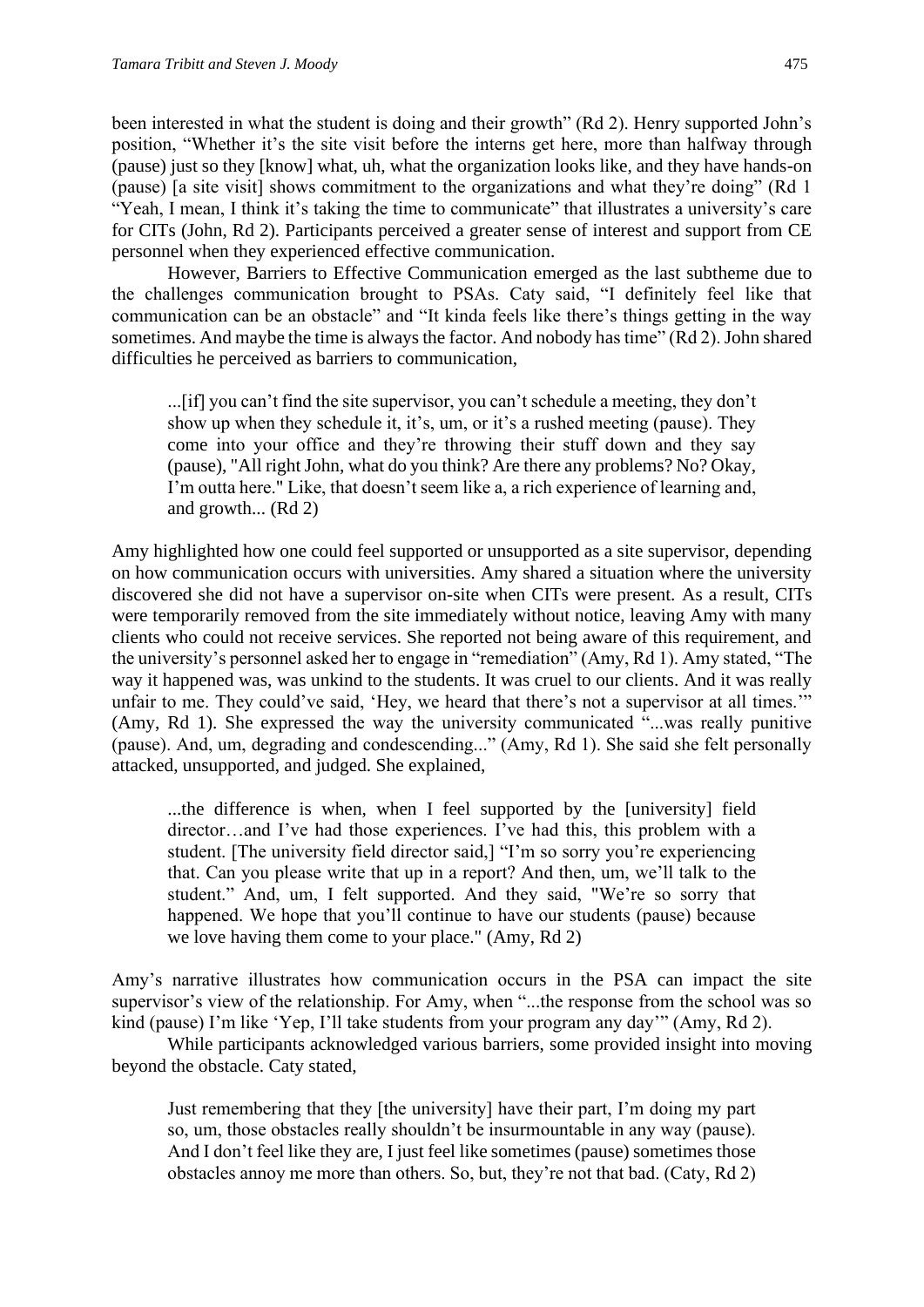She admitted to feeling irritated by the barriers, but she demonstrated a willingness to move past them. Other participants spoke of accountability as a way to overcome communication challenges. For John, accountability meant both the university and the site supervisor meet expectations in accordance with their role. He explained,

The accountability piece is on both sides, and that means that me as the supervisor at the site and, um, the university, who is providing the interns, are held accountable and that means that they're available to answer questions, um, they're available to have tough conversations around remediation, uh, they're there to provide resources for the students, um, both ways (pause) [internship] has to do with, you know, emotional growth and, um, training and, you know, looking at these different models of supervision, uh, you know, whether it's staffing cases or the student's development. There's all these different types of dynamics going on and I think both sides need to be, uh, accountable and available to the students to optimize growth for them. (John, Rd 2)

For Darrin, accountability meant taking responsibility for missteps. When he dealt with the university misplacing an evaluation about a CIT who was presenting with gatekeeping concerns, he reported it was helpful when the university took accountability for their mistake. He said,

And the school recognized, you know, they quickly owned that they had made mistakes. So, and then, we [the site] probably could have communicated more earlier on our end, too (pause) I'm going, "You know, let's just do the best we can, and let's try and make things work from here. Let's just own what we did wrong and let's learn from it, let's move forward." (Darrin, Rd 2)

Participants viewed the PSA favorably when communication was effective, but their experience of the PSA was negative when communication barriers were present.

#### **Theme 3: Independent Mutualism**

Independent mutualism captured the distinction between the field site and the CE program while acknowledging each entity's mutual benefits gained from the PSA. Participants recognized the field site and the university have different goals and approaches to CIT development.

So, um, academically, we-we really have no idea what's going on at the school (pause). Um, and so (pause) and then honestly, the school, I doubt knows (pause) everything I do with that (pause) with that student is learning, uh, learning and is experiencing completely on a day-to-day basis. There's gonna be some stuff that neither one of us fully know what's going on in the other (pause). But, uh, so we have some different worlds that we live in. So, in that essence, we are separate(pause). Um, but we have a common interest in that student. (Darrin, Rd 1)

Henry highlighted the separateness between field sites and universities when he said, "our job is to deal with the lives of other people. A lot of the stuff that's being taught inside of academia is theoretical and conceptual" (Henry, Rd 1). This divergence was present, yet participants spoke of the connection between th3e field site and the university.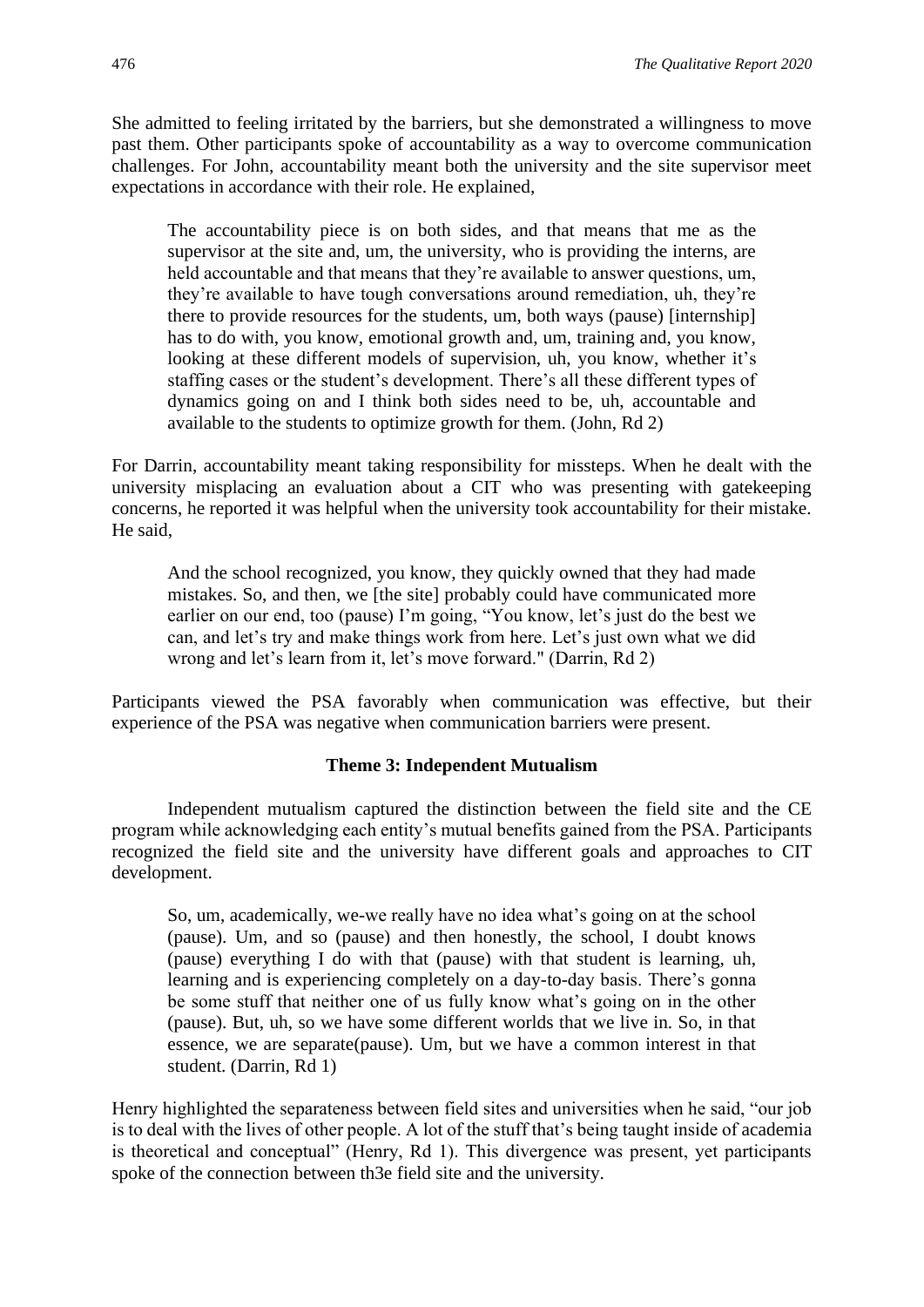I just think it's kind of a give-and-take. Like [the affiliated university gives] me this great person that's gonna work with me and I'm gonna take that responsibility and, and do everything I can to make sure [the CIT is] ready to go out on their own when they're done. (Caty, Rd 1)

Darrin expounded on Caty's description of mutualism,

Because, uh, the student wouldn't being here if it wasn't for the school (pause) and we wouldn't benefit from them being here (pause). And then, the student wouldn't be prepared to enter the field without a site to adequately prepare them as well. So yeah, I do see that as being partners and equal (pause) equal folks on our end as well as the school. (Darrin, Rd 1)

Participants discussed how their site benefits from having CITs placed with them. For example, Darrin shared,

But on this end also, we want it to be mutually beneficial to our facility, that I can take some of the burden off some of my clinicians' workload (pause) by having that intern work with some of our juveniles that don't need quite a high level of intensity but will allow that clinician to be able to focus on the more high-intensity juveniles. (Darrin, Rd 1)

Caty (Rd 2) expanded by saying, "um, not to be blunt but it's free labor. So, it's really nice to have help." John brought up a mutualistic relationship in his discussion of workshops the university offers, "I think things that I've seen really positive is when the, um, [the affiliated] university has done great trainings and, and things like that so it's a really reciprocal relationship" (John, Rd 1). Participants noted the field site, and the university are separate individual entities that engage in a mutually beneficial relationship when they share a CIT. As Darrin (Rd 1) said, "the school is more instructional, and (pause) we're more experiential."

#### **Theme 4: Regulated Support**

Regulated Support represented the balance between autonomy for the site supervisor and support from CE personnel. Participants reported appreciating the independence to manage their site and operate as a site supervisor in a manner befitting their environment. They reported they value the ability to call upon the university when needed. For instance, Darrin highlighted calling upon the university when he deemed it necessary,

But, you know, we don't need a ton of interaction, either. Um, I think being able to give the support when we need it and, uh, you know, knowing that the schools seeing the evaluations on the student, knowing where the student's at (pause) the school being able to talk to me if there's any issues in that evaluation process. Making sure the students are getting what they're supposed to get from their site (pause) um, that's fine. (Rd 1)

Participants went on to discuss occurrences when the relationship between autonomy and support was unbalanced. John explained his experience when the university was not present during a significant gatekeeping issue. He stated, "...but I feel like the university (pause) again I love my former school but at the time they had just lost their chair and we were kind of in this place of not having a lot of support" (John, Rd 1). He continued, "...I think in a lot of ways, uh,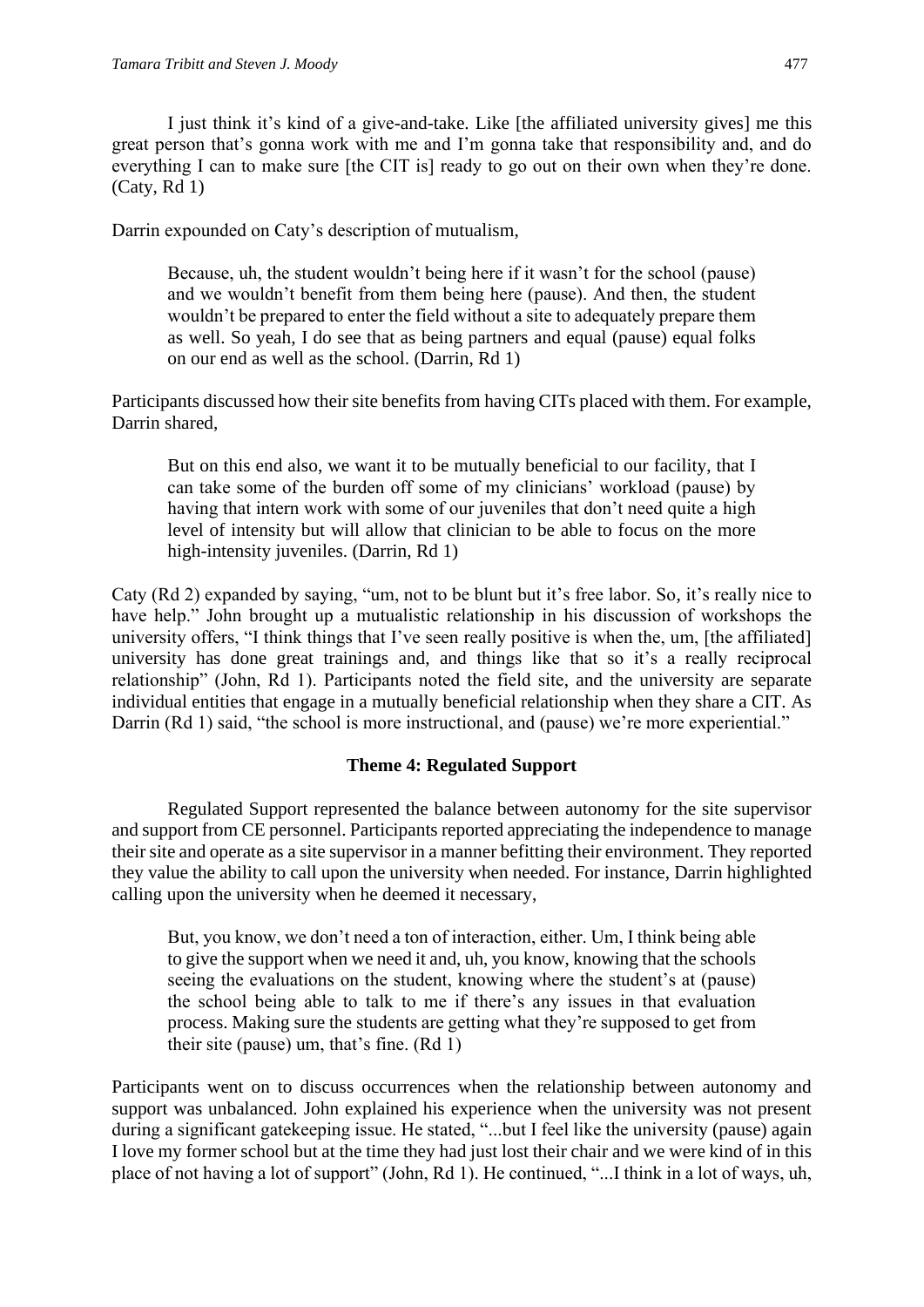I felt maybe even frustration with the [affiliated university]" (John, Rd 1). Additionally, Amy shared her experience of a university providing too much support. She said, "And the school that I have the most trouble with ironically, and thinking about it, is the one that comes most often [for site visits]..." (Amy, Rd 2). Amy went on to say,

I have mixed feelings because I'd really like to see the schools be more involved in the field. And then I think, "Oh, dear Lord, I don't need them in my business…and I don't have the time."...So there's, there's a grey area. (Rd 2)

Participants valued a balance between autonomy as a site supervisor and the support provided by universities.

...there's a space in between because you've got to have some autonomy, you know, of the site and the purpose of the site supervisor, and then the purpose of the school. And each have very distinct purposes and so that kind of create boundaries uh, for each of us (pause) understanding, you know, uh, we can't put too much on the site supervisor. We have to understand they have a job to do and a purpose to do, and I, you know, I in turn, you know, don't harass the school with stuff that, you know, really isn't huge. (Darrin, Rd 2)

#### **Theme 5: Inconsistency between PSAs**

The last superordinate theme was inconsistency between PSAs, which discussed the differences site supervisors experience when they had multiple university affiliations or a shift in faculty. Henry explained,

And it's, it really, the relationship between the school, um, and between, like, their representative from the academic institution and myself, varies significantly on the academic institution on the whole (pause). Um, but, so I have gone anywhere from absolutely no communication, to pretty regular communication in the on-site visits, and working together and really collaborating, um, and really depending on, uh, having a wonderful collaboration and just development of, you know, the counselor-in-training. (Henry, Rd 1)

Amy noticed that the amount of support she receives shifts when she works with multiple universities,

Some universities offer more support than others. Some schools are like I never hear from anyone. I get the student in. I get an email, "Please do this." and I never hear from them otherwise (pause). So it, it depends on the school. (Rd 1)

For Caty, the inconsistency she experienced left her questioning the program curriculum. She said, "...working with two different universities sometimes it feels like, 'I wonder why this school doesn't do what this school does?' And they're asking different things or checking in at different times. So that's a little bit different" (Caty, Rd 2). Amy discussed experiencing inconsistency in the administration of field site requirements. When referencing the situation where university personnel removed CITs from her site due to a lack of supervision, she shared, "And then knowing that other sites don't have the same enforcement of that rule (pause). That feels personal" (Amy, Rd 1). She felt attacked because she knew other sites with similar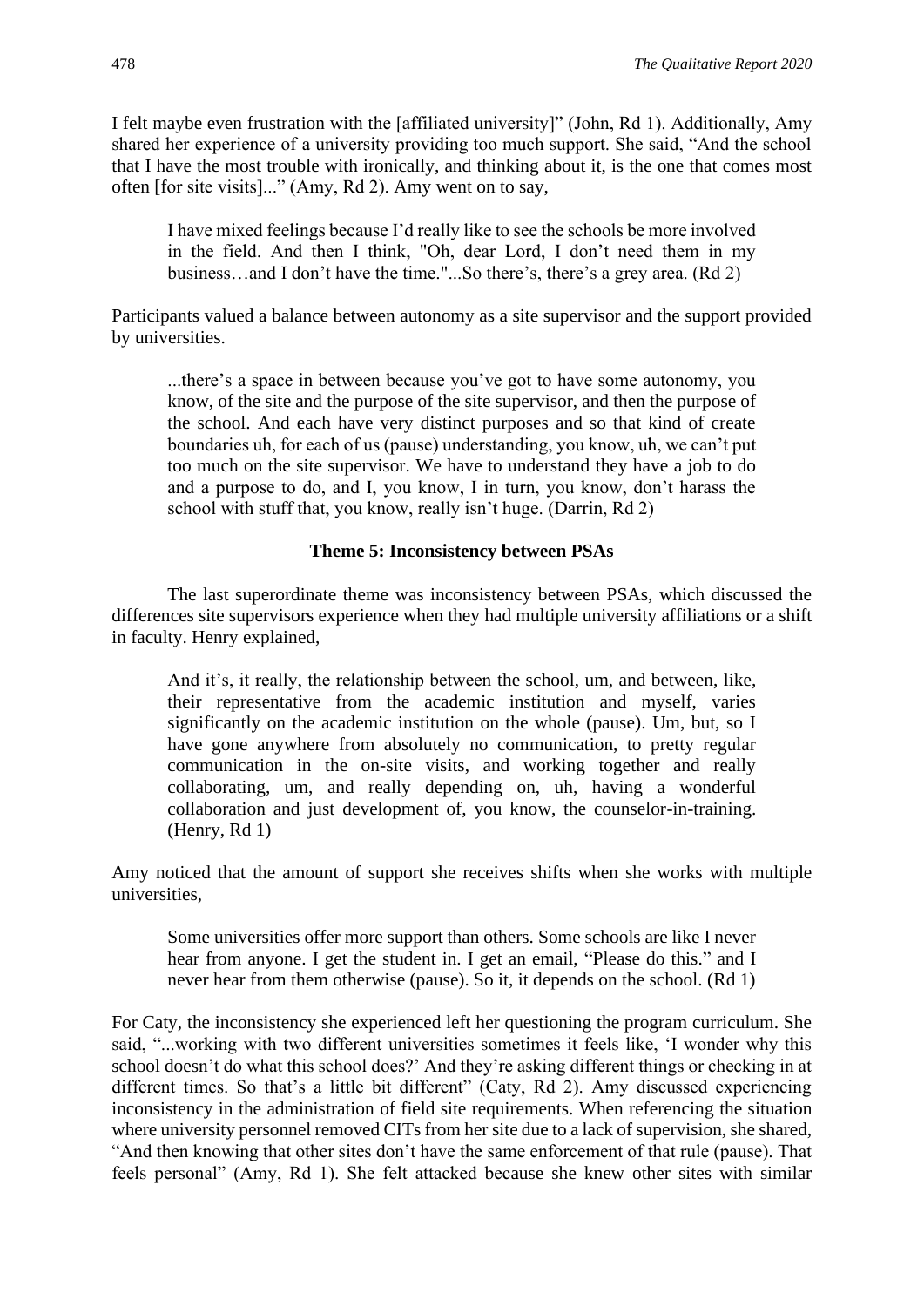supervision did not have their CITs removed. The meaning participants attached to the inconsistency between PSAs seemed to harm their view of the relationship.

#### **Discussion**

The results of this inquiry highlight dynamics found in the PSA parallel dynamics evidenced in other working alliances formed in helping professions. Much like the therapeutic and supervisory alliances (Bordin 1979, 1983), the partners in a PSA mutually agree to specific goals. The mutual goal in therapeutic and supervisory alliances is to utilize the alliances' collaborative nature to foster change for clients or supervisees (Bordin 1979, 1983). Participants described a similar element when they spoke of promoting growth in CITs captured by the subthemes Gatekeeper and Facilitator of CIT Development. In partnership with CE programs, participants hoped to bridge the gap between scholarship and practice to advance ethical counselors prepared for the role. Unlike therapeutic and supervisory alliances, the relationship in PSA's lack hierarchy. Relationships grounded in therapeutic and supervisory alliances assume a degree of expertness as only one partner fosters or supports change, and these relationships are typically more akin to a mentor/mentee relationship (Bernard & Goodyear, 2014; Bordin, 1979). However, participants reported a strong PSA develops when CE personnel and field site personnel have equal amounts of power, and both accept the other as experts of their respective crafts. As illustrated by the superordinate themes Independent Mutualism and Regulated Support, participants acknowledged the university and the field site are independent entities and felt more respected by the CE program when they received a balanced amount of autonomy. In instances where CE personnel become overly involved in the site supervisor's approach to supervision or the field site's daily functioning, site supervisors reported a tenuous PSA. Like the alliances Bordin (1979, 1983) focused on, the collaboration that occurs in the PSA intends to foster change. But unlike those alliances, partners in the PSA have equal amounts of power with different goals for CITs.

Participants demonstrated a clear understanding of site supervisor expectations in the superordinate theme Site Supervisor Role. Bordin (1979, 1983) postulated that partners mutually agree on tasks each will be responsible for in therapeutic and supervisory alliances. When one partner did not follow through with their agreed-upon responsibilities, conflict within the PSA occurred. One participant spoke about misunderstanding a requirement of site supervisors. She understood the concern but the interactions with the university that followed negatively impacted her. How the communication happened left the participant feeling belittled, judged, and unsupported. Another participant shared a situation where the university failed to offer support during a significant gatekeeping issue. Participants reported increased stress levels when they experienced a lack of support during major gatekeeping events and when CE personnel crossed the boundary between their duties and the site supervisor's duties. The PSA became a source of frustration and heightened emotions for these participants as supported by current literature (Bogo et al., 2007; Carter & Duchac, 2013; Dodds, 1986; Dudek et al., 2005; Lewis et al., 2005). Performing the agreed-upon duties within the PSA is critical to a successful relationship.

There are commonalities between the PSA and other working alliances that provide a familiar context for counselor educators and perhaps training programs that require a fieldwork component from other helping professions. The same skills CE personnel and personnel in other helping professions use to build relationships in known working alliances can foster working PSAs. However, some nuances make PSAs unlike other working alliances, such as the lack of hierarchy between site supervisors and CE personnel. Individuals may need to rely on new strategies or skills to prevent conflictual relationships with site supervisors.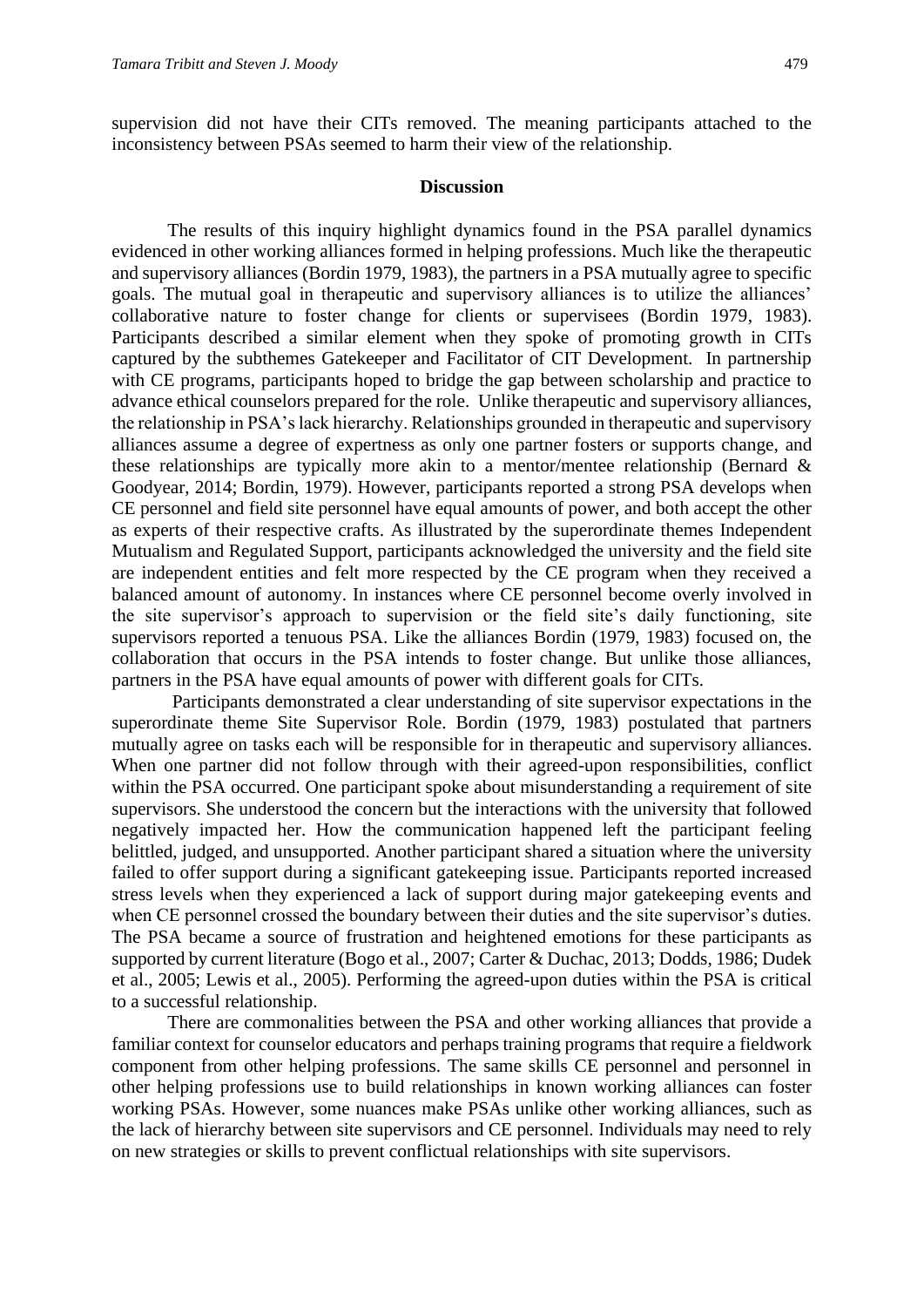#### **Implications for Counselor Educators**

The results illustrate the importance of taking the time to foster the PSA. While participants recognized time as a limited resource for both CE personnel and site supervisors, the PSA connection was more substantial when both parties dedicated time to fulfill their duties or communicate with one another. Communication was pivotal in helping site supervisors feel supported in their role, as indicated by the subtheme, Ally in Fulfilling Site Supervisor Duties. As such, it may be helpful if CE programs have the personnel to take on the role of field placement coordinator as their only duty or provide course waivers for faculty members asked to fill this position. One could reduce their workload so individuals could dedicate the time required to foster working PSAs. A field placement coordinator may be very advantageous when site supervisors are navigating gatekeeping issues, too. Dudek et al. (2005) found that the gatekeeper's role is difficult, stressful, and time-consuming. As we found in this study, when CE personnel failed to support site supervisors during gatekeeping concerns or if CE personnel were completely absent, the PSA significantly suffered. Further, prioritizing field placement coordination could remedy the inconsistencies discussed in this study. Some participants reported feeling supported by CE personnel, while others reported a complete lack of support captured by the superordinate theme, Inconsistency Between PSAs. However, they explained communication was a factor that alleviated the stress of managing the inconsistency between relationships. CE personnel must have the time to manage PSA's so they can attend to gatekeeping issues and support site supervisors in need.

In cases where CE programs lack finances to have a specific person take on field site coordinator duties, there are less time-consuming ways CE programs can attend to the PSA. For instance, CE personnel could send a brief email to site supervisors mid-term as a reminder that they are available if needed, as suggested by Amy. Other ideas include creating a plan of action to conduct site visits or training workshops hosted by the affiliated CE program. CE personnel could also hold virtual office hours specifically for site supervisors at some point in the term using a video conferencing platform. Participants voiced they felt supported when they received communication beyond that of the required agreements and evaluations.

While it is imperative CE personnel take time to evaluate their PSAs, perhaps they can standardize field placement procedures at a systemic level. Accrediting bodies (e.g., CACREP, 2016) have set standards regarding fieldwork for CE programs; perhaps regulations regarding the PSA would decrease the inconsistency participants discussed. For example, stipulating the number of PSAs a site can have or regulating how many CIT's a site supervisor can supervise. It could also be helpful to have standards related to the frequency of communication within the relationship. While Lewis et al. (2005) called for an increase in communication, this inquiry highlighted participants' desired balance in communication. Unbalanced communication was directly related to participants feeling unsupported within the PSA. Literature suggests that a strained PSA can interfere with CIT outcomes (Bernard & Goodyear, 2014; Dodds, 1986; Dudek et al., 2005). Accrediting bodies' involvement in regulating the PSA could enhance a field experience, thereby helping CITs meet student outcome expectations.

#### **Limitations**

There were some limitations associated with this study. One was regarding participants' involvement in the data collection phase of the inquiry. After several attempts to connect with Henry for a second interview, he could not complete the second interview due to personal reasons. Henry participated in the first round of interviews and member checks, plus he completed the final member check.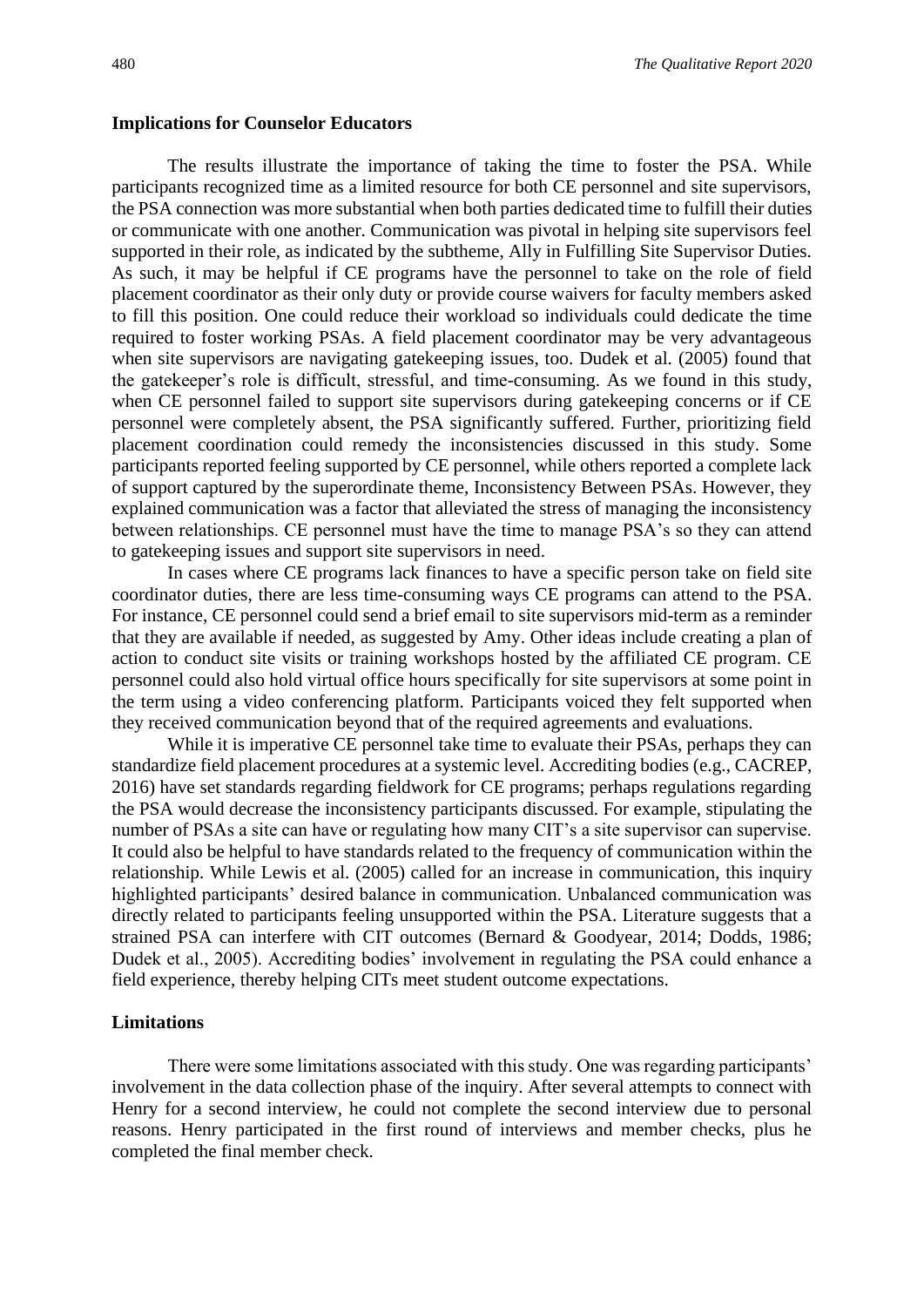The participant pool could have been a limitation, too. The individuals who volunteered to be participants may have had biases toward the PSA that could have impacted the findings. For example, all participants in this study welcomed the responsibility of supervising CITs and were dedicated to being effective supervisors. Having participants who did not welcome the responsibility in the study could have provided a complete understanding of the phenomenon. Also, the five participants identified as White and did not share additional social locations other than gender. The homogeneity of perspectives and cultural backgrounds in the participant pool may have prevented the full spectrum of experiences from being explored, thus limiting the depth of the findings. The lack of diversity may have implications for trustworthiness, too.

#### **Future Research**

This study may initiate various future inquiries. One potential study is to continue exploring the experience of other stakeholders who participate in the PSA. For example, exploring CE personnel or CITs' experiences of the PSA could be phenomenological studies. Having a full picture of the PSA from a phenomenological viewpoint could help create and maintain these relationships. Another qualitative study could be a more in-depth examination of specific emergent themes. For instance, a grounded theory exploring the impact of communication on the development process of PSAs could be a future study. Another potential future qualitative inquiry could be a grounded theory investigation into site supervisors' developmental process as they gain experience in their role. It could be interesting to explore the influential factors that foster or hinder their development. To illustrate, Caty repeatedly referred to the influence her experience as a CIT had on her interactions with supervisees in her role as a site supervisor. Others referenced interactions with specific site supervisors as significant to how they operate as site supervisors.

From a quantitative perspective, researchers may be interested in developing an evaluative tool that assesses site supervisors' perception of the PSA. Researchers could create an instrument for a larger, randomly selected pool of participants based on this study's themes. Additionally, researchers could conduct a factor analysis to confirm themes. A panel of experts could review the instrument to assess reliability and face validity. This instrument could provide counselor educators with a way to investigate techniques and interventions to improve their existing PSAs.

#### **References**

American Counseling Association. (2014). *ACA code of ethics.* Author.

- American School Counselor Association (2018). *ASCA ethical standards*. Author.
- Anderson, L. (2008). Reflexivity. In R. Thorpe & R. Holt (Eds.), *The Sage dictionary of qualitative management research* (pp. 183–185). Sage Publications.
- Bernard, J., & Goodyear, R. (2014). *Fundamentals of clinical supervision* (5<sup>th</sup> ed.). Pearson Education.
- Bjornestad, A., Johnson, J., Hittner, J., & Paulson, K. (2014). Preparing site supervisors of counselor education students. *Counselor Education and Supervision, 53*(4), 242-253. doi: 10.1002/j.1556-6978.2014.00060.x
- Bogo, G., Regehr, C., Power, R., & Regehr, G. (2007). When values collide: Field instructors' experiences of providing feedback and evaluating competence. *The Clinical Supervisor, 26*(½), 35-47. doi:10.1300/J001v26n01
- Bordin, E. S. (1979). The generalizability of the psychoanalytic concept of the working alliance. *Psychotherapy: Theory, Research and Practice, 16*, 252-260. http://dx.doi.org/10.1037/h0085885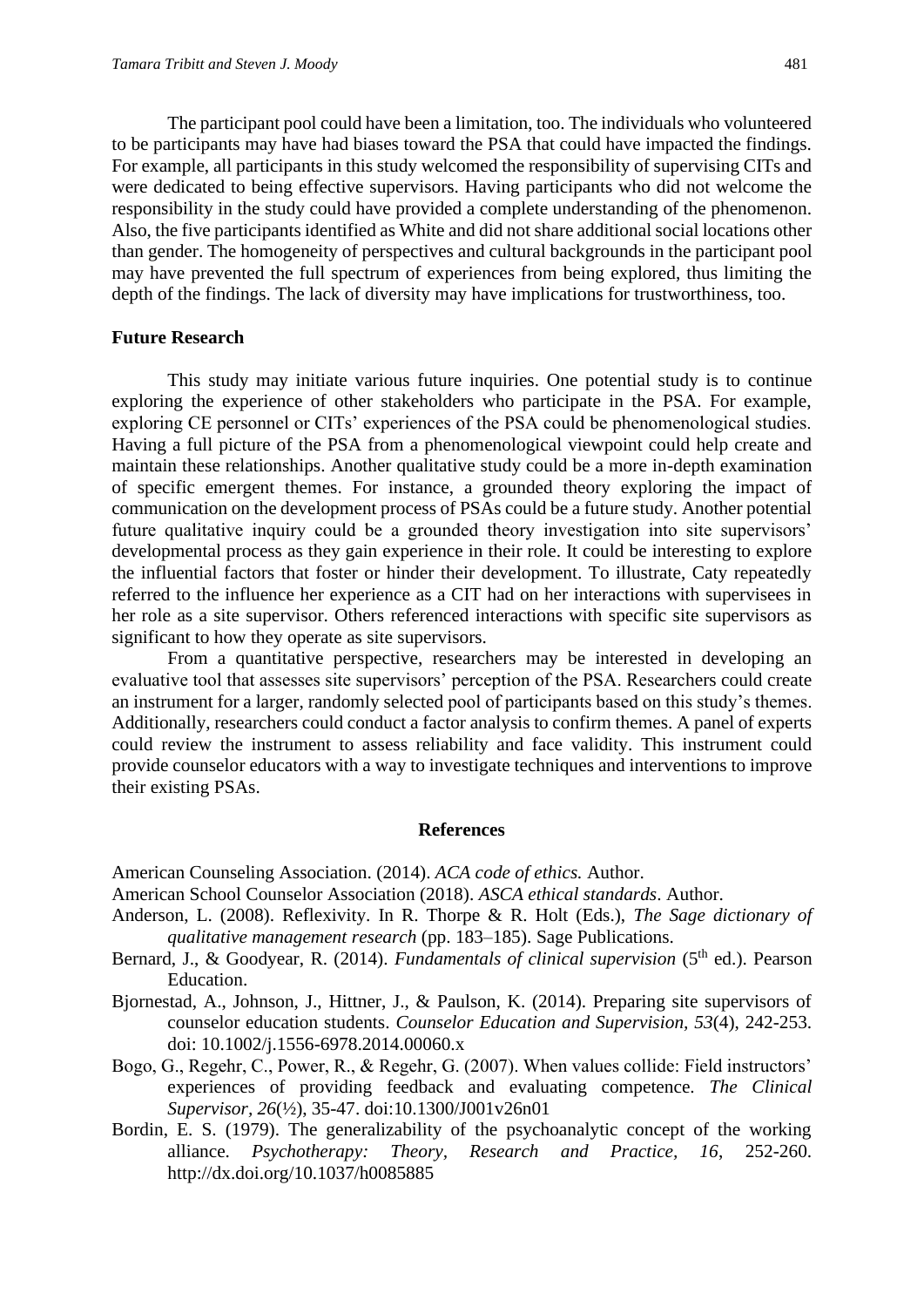- Bordin, E. S. (1983). A working alliance based model of supervision. *The Counseling Psychologist*, *11*(1), 35–42. doi:10.1177/0011000083111007
- Carter, B., & Duchac, N. (2013). Field placements and best practices. *Counseling Today, 56*(5), 60-63.
- Cloitre, M., Stovall-McClough, K. K., Miranda, R., & Chemtob, C. M. (2004). Therapeutic alliance, negative mood regulation, and treatment outcome in child abuse-related posttraumatic stress disorder. *Journal of Consulting and Clinical Psychology, 72*(3), 411-416. doi: 10.3402/ejpt.v5.22676
- Council for Accreditation of Counseling and Related Educational Programs. (2016). *2016 CACREP accreditation manual.* Alexandria, VA: Author.
- Darawsheh, W. (2014). Reflexivity in research: Promoting rigour, reliability, and validity in qualitative research. *International Journal of Therapy and Rehabilitation*, *21*(12), 560– 568.
- Dodds, J. (1986). Supervision of Psychology Trainees in Field Placements. *Professional Psychology: Research and Practice, 17*(4), 296-300. doi: 10.1037/0735-7028.17.4.296
- Dudek, N. L., Marks, M. B., & Regehr, G. (2005). Failure to fail: The perspectives of clinical supervisors. *Academic Medicine, 80*(10), S84-S87. doi: 10.1097/00001888- 200510001-00023
- Gadamer, H. (1990/1960). *Truth and method* (2<sup>nd</sup> rev. ed.). Crossroad.
- Heidegger, M. (1962/1927). *Being and time.* Blackwell.
- Ladany, N., Ellis, M., & Freidlander, M. (1999). The supervisory working alliance, trainee selfefficacy, and satisfaction. *Journal of Counseling and Development, 77*(4), 447-455. doi: 10.1002/j.1556-6676.1999.tb02472.x
- Ladany, N., Walker, J. A., Pate-Carolan, L. M., & Evans, L. G. (2008). *Practicing counseling and psychotherapy*. New York.
- Larkin, M., & Thompson, A. R. (2012). Interpretive phenomenological analysis in mental health and psychotherapy research. In D. Harper & A. R. Thompson (Eds.), *Qualitative research methods in mental health and psychotherapy: A guide for students and practitioners* (pp. 101–116). Wiley-Blackwell.
- Lewis, B. L., Hatcher, R. L., & Pate, W. E. (2005). The practicum experience: A survey of practicum site coordinators. *Professional Psychology: Research and Practice*, *36*(3), 291–298. doi: 10.1037/0735-7028.36.3.291
- Lincoln, Y. S., & Guba, E. G. (1985). *Naturalistic inquiry*. Sage Publications, Inc.
- Lincoln, Y. S., & Guba, E. G. (2005). Paradigmatic controversies, contradictions, and emerging confluences. In N. K. Denzin & Y. S. Lincoln (Eds.), *Handbook of qualitative research* (3rd ed., pp. 163-188). Thousand Oaks, CA: Sage.
- Maxwell, J. A. (2013). *Qualitative research design: An interactive approach.* Sage*.*
- Orlinsky, D. E., Grawe, K., & Parks, B. K. (1994). Process and outcome in psychotherapy. In S. L. Garfield & A. E. Bergin (Eds.), *Handbook of psychotherapy and behavior change*  $(4<sup>th</sup>$  ed., pp. 270–376). John Wiley & Sons.
- Patton, M. Q. (2015). *Qualitative research and evaluation methods.* Sage.
- Pietkiewicz, I., & Smith, J. A. (2012). A practical guide to using Interpretative Phenomenological Analysis in qualitative research psychology. *Czasopismo Psychologiczne*, *18*(2), 361–369. doi:10.14691/CPPJ.20.1.7
- Safran, J. D., & Muran, J. C. (2000). *Negotiating the therapeutic alliance: A relational treatment guide.* Guilford Press.
- Smith, J. A., Flowers, P., & Larkin, M. (2009). *Interpretive phenomenological analysis: Theory, method, and research.* Sage.
- Smith, J. A., Harré, R., & Van Langenhove, L. (1995). Idiography. In J. A. Smith, R. Harré, & L. Van Langenhove, *Rethinking psychology* (pp. 56-69). Sage.